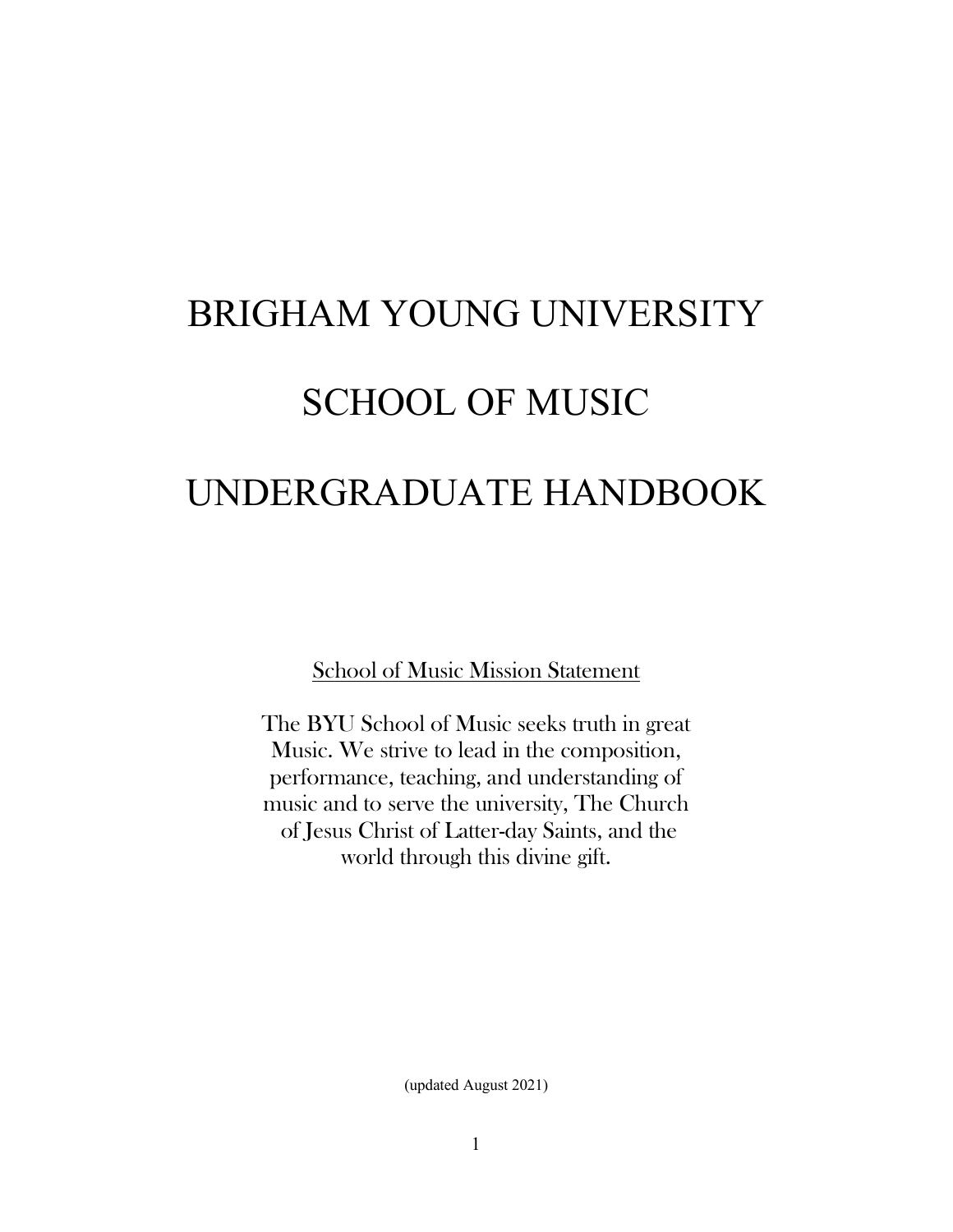#### **CONTENTS**

Page

| Undergraduate Catalog                                                                 |
|---------------------------------------------------------------------------------------|
| MAPs (Major Academic Plan)                                                            |
| Learning Outcomes                                                                     |
| College Advisement Center                                                             |
| School of Music faculty advisor                                                       |
|                                                                                       |
| Get Credit for Courses                                                                |
| AP (Advanced Placement) Credit                                                        |
| <b>Transfer Credit</b>                                                                |
| <b>Update Personal Contact Information</b>                                            |
| Get a Music Major Card                                                                |
| Get a BYU Student Music Pass                                                          |
|                                                                                       |
| Professionalism Policy                                                                |
| 2E Policy                                                                             |
| <b>Challenge Exams</b>                                                                |
| <b>Experiential Learning Funding Program</b>                                          |
| Student Attendance at School of Music Meetings                                        |
| "Concerts at Noon"                                                                    |
| Records You Should Keep                                                               |
| Ear Plugs                                                                             |
|                                                                                       |
| Administration<br><b>Divisions</b><br>Offices                                         |
|                                                                                       |
|                                                                                       |
| Scholarships                                                                          |
| <b>Experiential Learning Funding</b>                                                  |
| Other Student Funding Opportunities                                                   |
| CURRICULUM REQUIREMENTS AND COURSE INFORMATION 13<br>2E Policy<br><b>Course Flags</b> |
| <b>Student Ratings (of instructors)</b>                                               |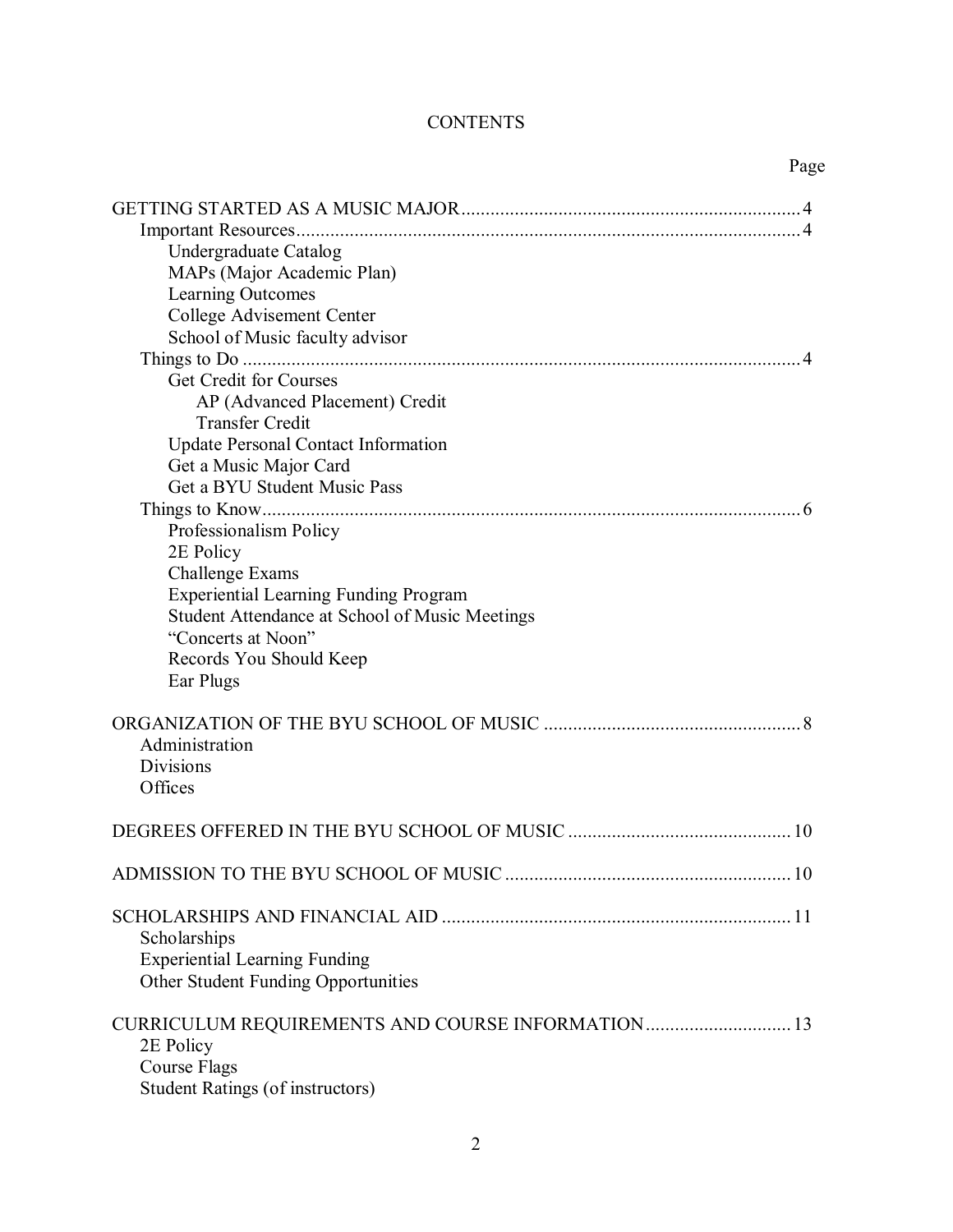| The Core Curriculum<br>Private Studio Instruction, Master Class, and Juries<br><b>Ensemble Requirement</b><br>Piano Proficiency Requirement for Non-Keyboard Majors                                                                                                                                                                                                                                                                                                          |
|------------------------------------------------------------------------------------------------------------------------------------------------------------------------------------------------------------------------------------------------------------------------------------------------------------------------------------------------------------------------------------------------------------------------------------------------------------------------------|
| <b>Required Recitals</b><br>Changing Your Major within the School of Music (degree program or emphasis)<br>Changing Your Major (leaving the School of Music)                                                                                                                                                                                                                                                                                                                 |
| <b>Oscarson Lectures</b><br>Concerts<br>Music Major Card<br><b>BYU Student Music Pass</b><br>Concert Etiquette                                                                                                                                                                                                                                                                                                                                                               |
| Music Performance Library<br><b>Instrument Office</b><br>Instrument/Equipment Rental<br><b>Instrumental Items/Supplies</b><br><b>Student Lockers</b><br><b>Electronic Facilities</b><br><b>ALMA Lab</b><br>Electronic Music Studio<br>Commercial Music Digital Recording Studios and MIDI Production Labs<br><b>Practice Rooms</b><br><b>Small Ensemble Rehearsal Rooms</b><br>Madsen Recital Hall<br>de Jong Concert Hall<br>Harold B. Lee Library: Music and Dance section |
| 26<br>Student Advisory Council (SAC)<br>National Association for Music Education (NAfME)<br>Student Chapter of National Association of Teachers of Singing (SNATS)                                                                                                                                                                                                                                                                                                           |
|                                                                                                                                                                                                                                                                                                                                                                                                                                                                              |
| HEARING, VOCAL, AND MUSCULOSKELETAL HEALTH FOR MUSICIANS 27                                                                                                                                                                                                                                                                                                                                                                                                                  |
|                                                                                                                                                                                                                                                                                                                                                                                                                                                                              |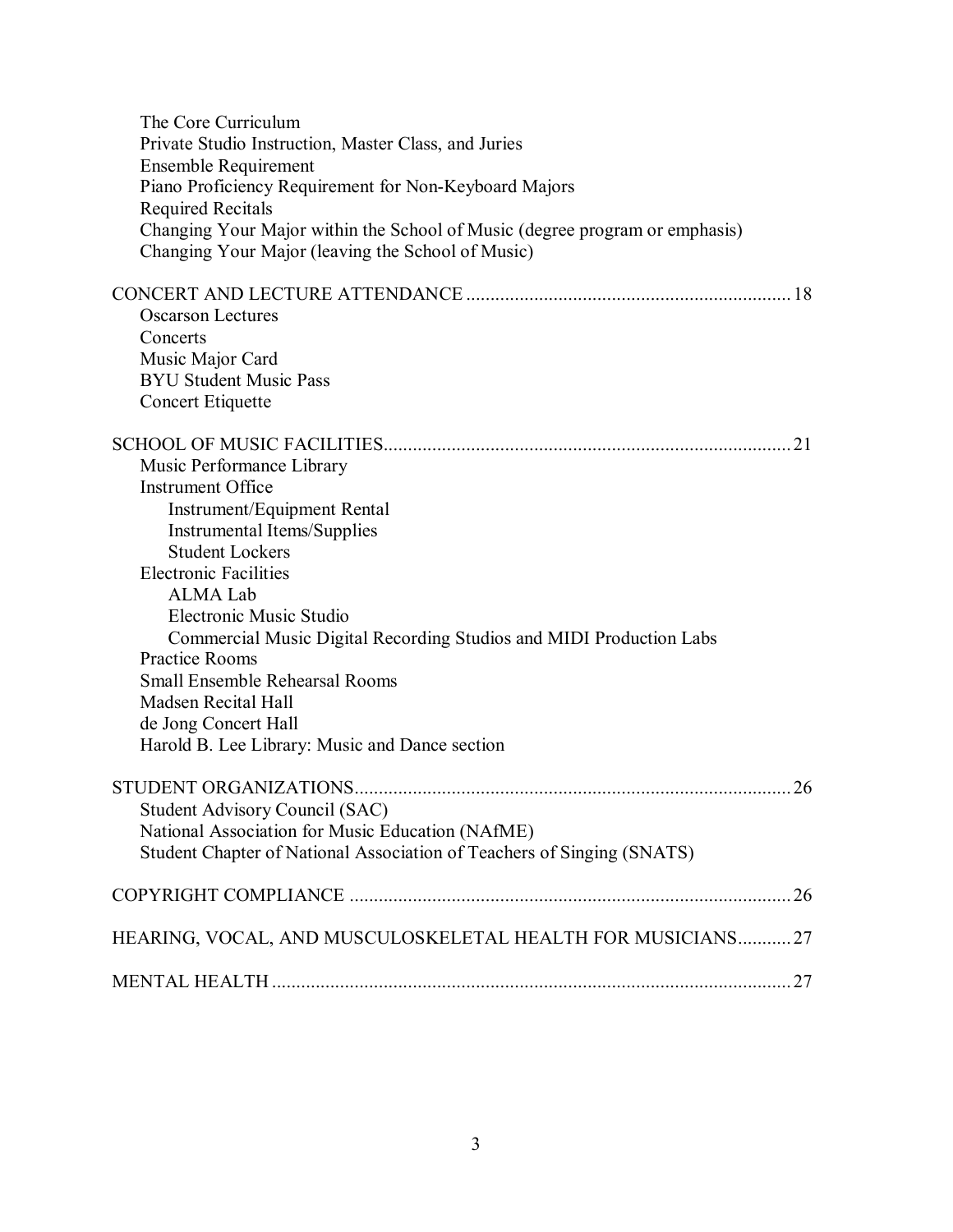# GETTING STARTED AS A MUSIC MAJOR

### Important Resources

- *Undergraduate Catalog*: This is a wealth of information! Read it. Policies specific to degrees in the School of Music, as well as University requirements, are listed here. <https://catalog.byu.edu/fine-arts-and-communications/school-of-music>
- **MAPs** (Major Academic Plan): These documents are your roadmap through your degree program. They contain degree-specific course requirements, university core requirements, and sample course schedules for every semester. Pick them up at the CFAC Advisement Center or view them online. [\(https://catalog.byu.edu/about-byu/major-academic-plans-maps\)](https://catalog.byu.edu/about-byu/major-academic-plans-maps)
- *Learning Outcomes:* Learning outcomes describe what instructors expect students to *understand* and be able to *do* by the end of a course. They will help you understand the focus and content of your courses and how they fit into the big picture of your major.

[https://learningoutcomes.byu.edu/P](https://learningoutcomes.byu.edu/)rograms/unit-programs/1180

- *College Advisement Center:* Start on the right foot at BYU by meeting with your advisor, Randa Alvord, as soon as possible! She will help you work out a schedule that will move you quickly towards graduation. Bring any questions you have about university policies or degree requirements. She can also offer help with changing your major or emphasis, flagging your record to enable you to register for majors-only courses, transferring courses from another university, and declaring a minor. [https://advisement.cfac.byu.edu/advisors/randa-alvord](https://advisement.cfac.byu.edu/advisors/randa-alvord/)
- *Your School of Music faculty advisor:* Speak with your studio instructors or program coordinators for specific questions.

### Things to Do

- 1. Get Credit for Courses
	- *AP (Advanced Placement) Credit*
		- o A score of 4 or 5 on the AP Music Theory aural test will waive Music 193.
		- o A score of 4 or 5 on the AP Music Theory written test will waive Music 195.
		- o To obtain credit, you must have your scores reported to BYU.
	- *Transfer Credit* (for classes taken at other colleges/universities)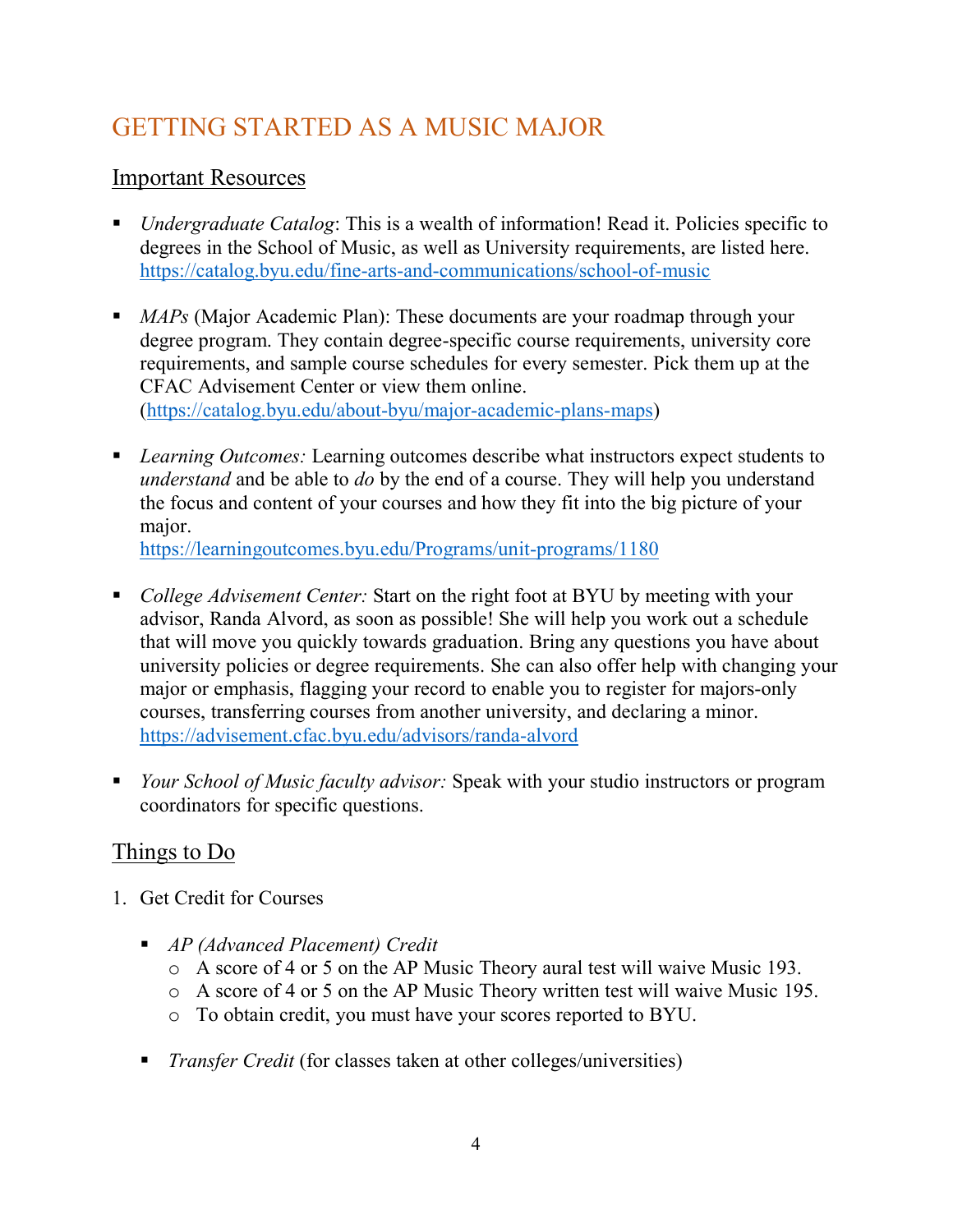- o All transfer students must have their previous university work in music evaluated by the appropriate BYU SoM faculty members to determine what credits will be accepted. (See the College Advisement Center for referrals.)
- o Music courses taken at institutions accredited by the National Association of Schools of Music (NASM) are generally accepted for music majors at BYU as long as there are equivalent courses here. To learn if a college or university is accredited by NASM, consult their website. We subscribe to NASM's policy and carry no obligation to accept upper-division music credits from other member schools.
	- Music courses taken at institutions not accredited by NASM may be accepted, but only if approved.
	- At least 1/3 of the total credit hours earned toward any undergraduate music degree must be earned in residence at BYU. This requirement is in addition to the 30-hour residency minimum required by general BYU policy.
	- All upper-level performance instruction (360R and 460R) must be completed in residence at BYU, as well as senior recitals for performance majors. Exceptions are granted only by petition to the Associate Director for Undergraduate Studies.
- o Gather any documents you can about the transfer course, such as a course description, syllabi, exams, etc. The minimum required documentation for each transfer course is a photocopy of the description printed in the other university's catalog of courses (including the title page from the catalog, listing the academic year) or a printout of that information from the university's current website (with the url listed).
- o Visit or contact the CFAC Advisement Center. The Music Advisor will direct you to the professor who can evaluate your courses. After evaluating, the professor will contact the Music Advisor regarding equivalency.
- o If approved, the transfer equivalency will then be entered on your official university record.

Note: Transfer credit for private lessons and ensemble participation is evaluated when you audition.

2. *Update Personal Contact Information:* The School of Music office downloads the student email list at the beginning of each semester, so if you change your email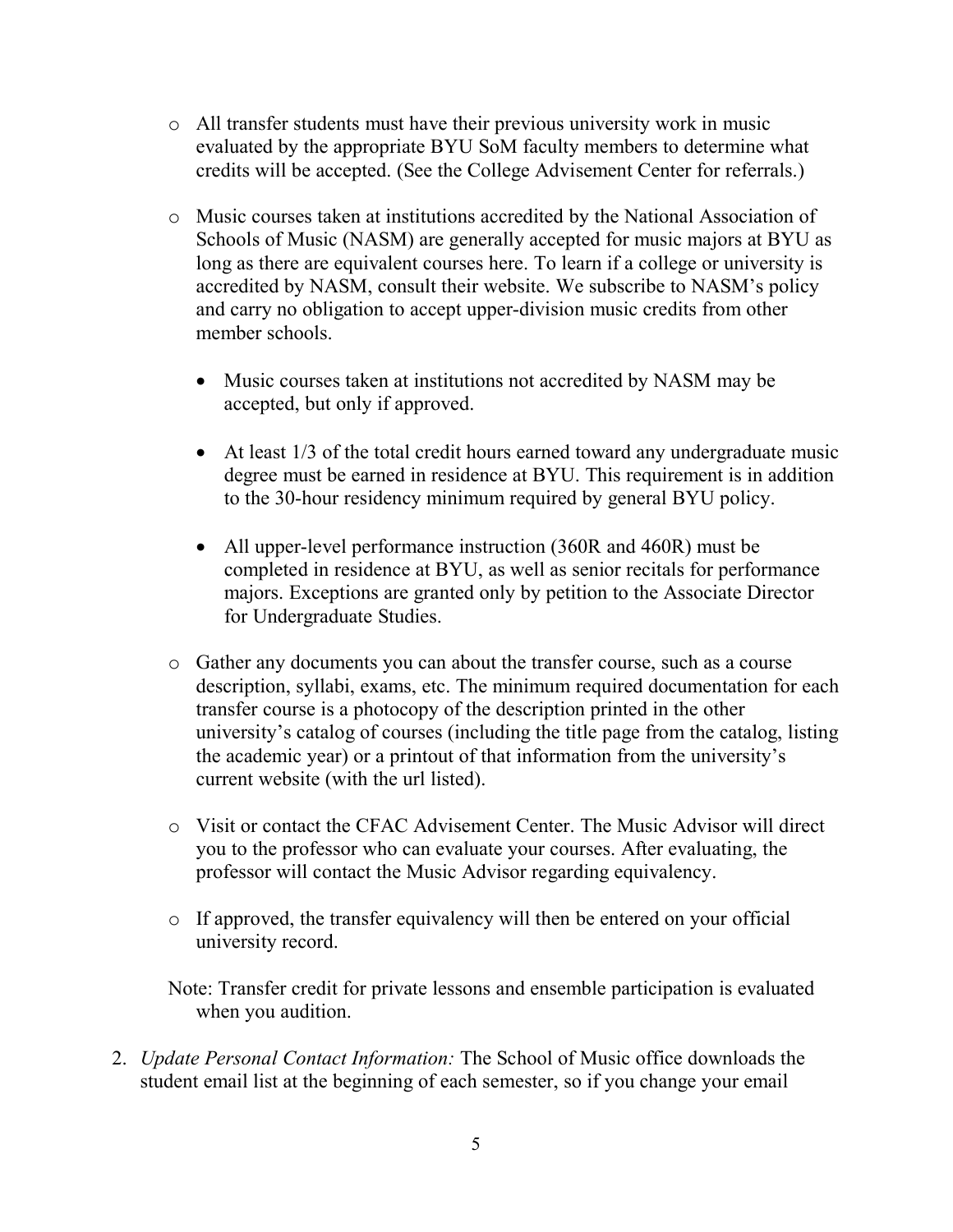address after the semester begins, make sure to notify Marilyn Parks of the change  $(\text{marilyn} \text{ parks@byu.edu}).$ 

3. *Get a Music Major Card:* You may obtain, free of charge, a Music Major card, which allows you one free pass to ten ticketed events sponsored by the School of Music. After you have used the card for ten events, you may purchase one ticket for \$3 to any remaining performances. Obtain the card in the Music Office in C-550.

All SoM students are expected to attend at least eight concerts and two School of Music-sponsored lectures each semester.

4. *Get a BYU Student Music Pass:* The Student Music Pass differs slightly from the Music Major Card. For a fee of \$35, you may obtain two tickets to 50+ music performances throughout fall, winter, and spring semesters.

### Things to Know

- 1. *Professionalism Policy for Students:* All School of Music majors will be held to the standards outlined in the policy found at [https://music.byu.edu/professionalism](https://music.byu.edu/professionalism-policy/)[policy/](https://music.byu.edu/professionalism-policy/)
- 2. *2E Policy:* Any music major who receives an E grade twice in any one course required for the major will not be allowed to proceed in the major. Also, a registration hold will be placed on the student's record pending a meeting with the Music Advisor to determine an alternative plan of study. Only in rare and extreme cases will the School of Music consider petitions to take a course a third time and have major status reinstated.
- 3. *Challenge Exams:* Challenge exams are available generally only for music theory courses and the piano proficiency requirement. Consult specific division coordinators for further information about courses you wish to challenge.
- 4. *Experiential Learning Funding Program*: Students may seek funding for educational experiences outside of the standard university classroom experience, such as conferences, workshops, regional, national, and international competitions, masterclasses, and summer music programs, as well as for research-based projects.
- 5. *Student Attendance at School of Music Meetings:* The School of Music holds two significant meetings each year and expects all music majors to attend.
	- $\triangleright$  Fall Forum, in September
	- $\triangleright$  Spring Fling, in late March or early April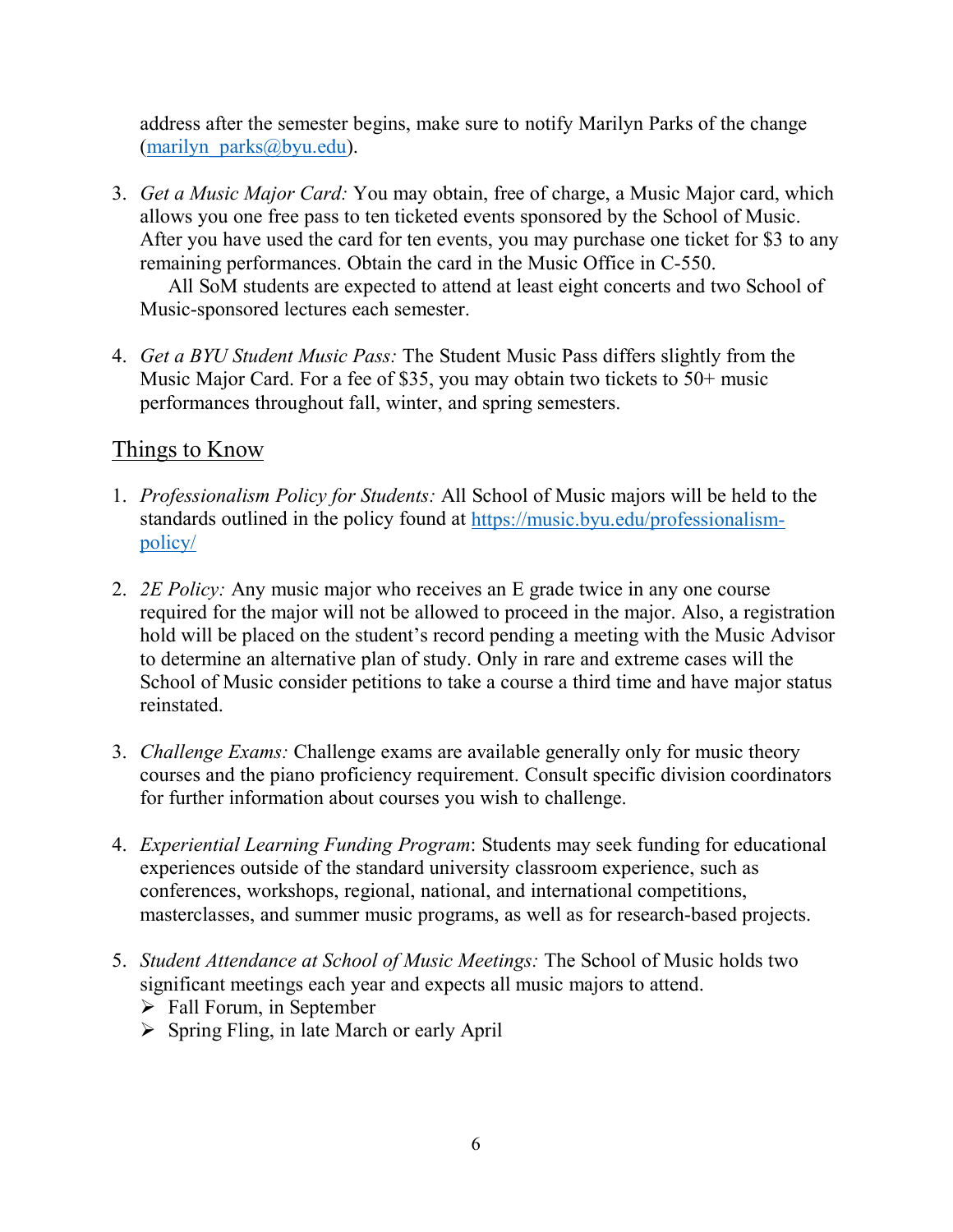- 6. *Concerts at Noon:* The Student Advisory Council (SAC) hosts "Concerts at Noon" most Fridays during fall and winter semesters in the Larsen Gallery. Students may sign up to perform. All students are invited to attend and support their fellow students.
- 7. *Records You Should Keep:* Many important documents may be useful for you to keep.
	- Concert and recital programs in which you participate
	- **Papers and exams that you write (which may be used to correct grading errors or** submitted as writing samples for graduate school applications)
	- Copies of all official correspondence and forms
	- Records of student teaching
	- **Scholarship applications**
- 8. *Ear Plugs* can be found in the HFAC:
	- Dispensers in E-250 and E-251 (free)
	- Specialized varieties available for purchase in the Instrument Office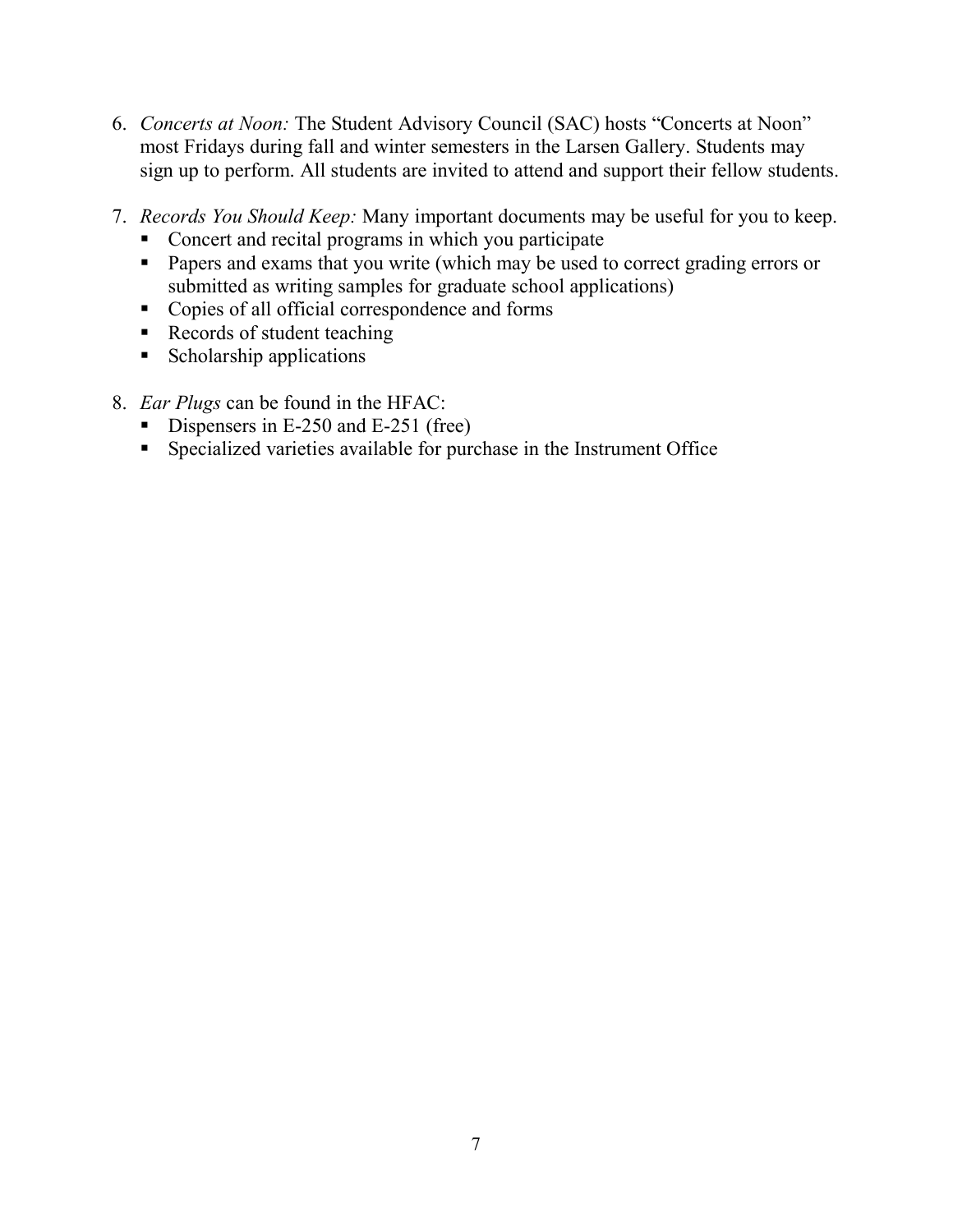### ORGANIZATION OF THE BYU SCHOOL OF MUSIC <https://music.byu.edu/faculty-staff/>

### Administration

- **Director** Diane Reich
- **Associate Director** (Undergraduate Studies) Jason Bergman
- **Associate Director** (Graduate Studies) Luke Howard
	- Graduate Program Assistant: Heidi Reed
- **Associate Director** (Performance) Alex Woods
- **Assistant Director** (Undergraduate Admissions, Scholarships, Advancement, Facilities) Mark Ammons
	- Undergraduate Admissions Assistant: Kathy Colton
- **Assistant Director** (Controller) Brett Thomas
- **Academic Administrative Assistant** Marilyn Parks
- **Operations Manager** Laura Holt

### Divisions (and division coordinators)

- Brass and Percussion Performance: Will Kimball
- Choral Conducting and Ensembles: Andrew Crane
- Commercial Music: Ron Saltmarsh
- **Instrumental Conducting and Ensembles: Kory Katseanes**
- Keyboard Performance: Scott Holden
- **Music Composition: Steve Ricks**
- **Music, Dance, Theatre: Korianne Johnson**
- **Music Education: Rob Dunn**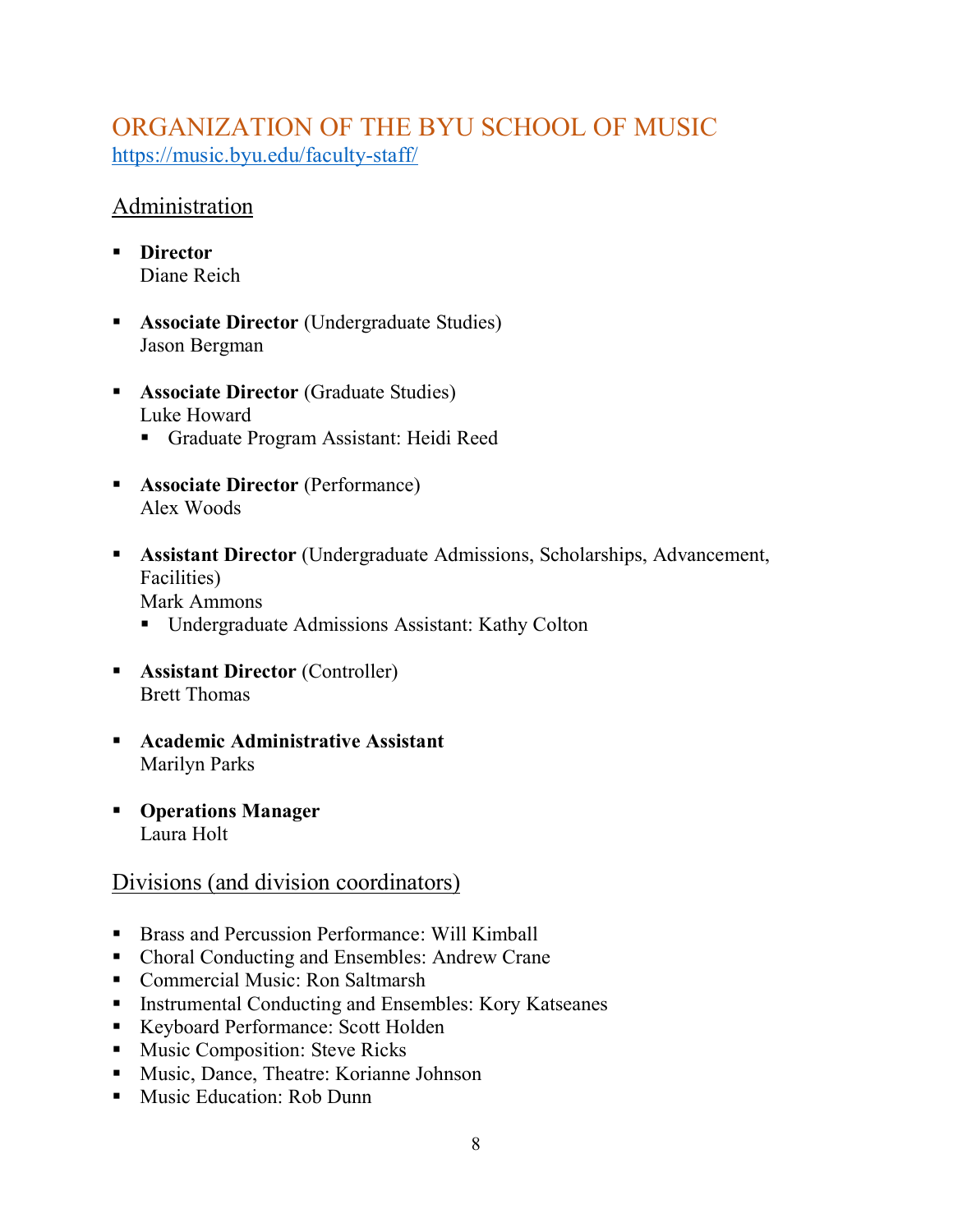- **Music History: Steve Johnson**
- **String Performance: Claudine Bigelow**
- Vocal Performance: Rob Brandt
- Woodwind Performance: Christian Smith
- BA in Music: Jason Bergman

### **Offices**

- School of Music Main Office: C-550 HFAC 801-422-8903, 801-422-8139 [music@byu.edu,](mailto:music@byu.edu) [musicemployment@byu.edu](mailto:musicemployment@byu.edu)
- Undergraduate Admissions Office, E-579 HFAC Kathy Colton, 801-422-2660 [musicadmissions@byu.edu](mailto:musicadmissions@byu.edu)
- Graduate Program Office, E-579 HFAC Heidi Reed, 801-422-3149 h reed@byu.edu
- General Music Education Office, C-582 HFAC, 801-422-3200 [music.secretary@gmail.com](mailto:music.secretary@gmail.com)
- Band Office: E-485 HFAC Karren Williamson, 801-422-2510 [band-office@byu.edu](mailto:band-office@byu.edu)
- RB (Richards Building) Music Office: 1128 RB BYU Music Group, Ben Fales, 801-422-2563 [rbmusic@byu.edu](mailto:rbmusic@byu.edu)
- College Advisement Center: D-444 HFAC Randa Alvord (Music Advisor), 801-422-3777 [cfacadvise@byu.edu](mailto:cfacadvise@byu.edu)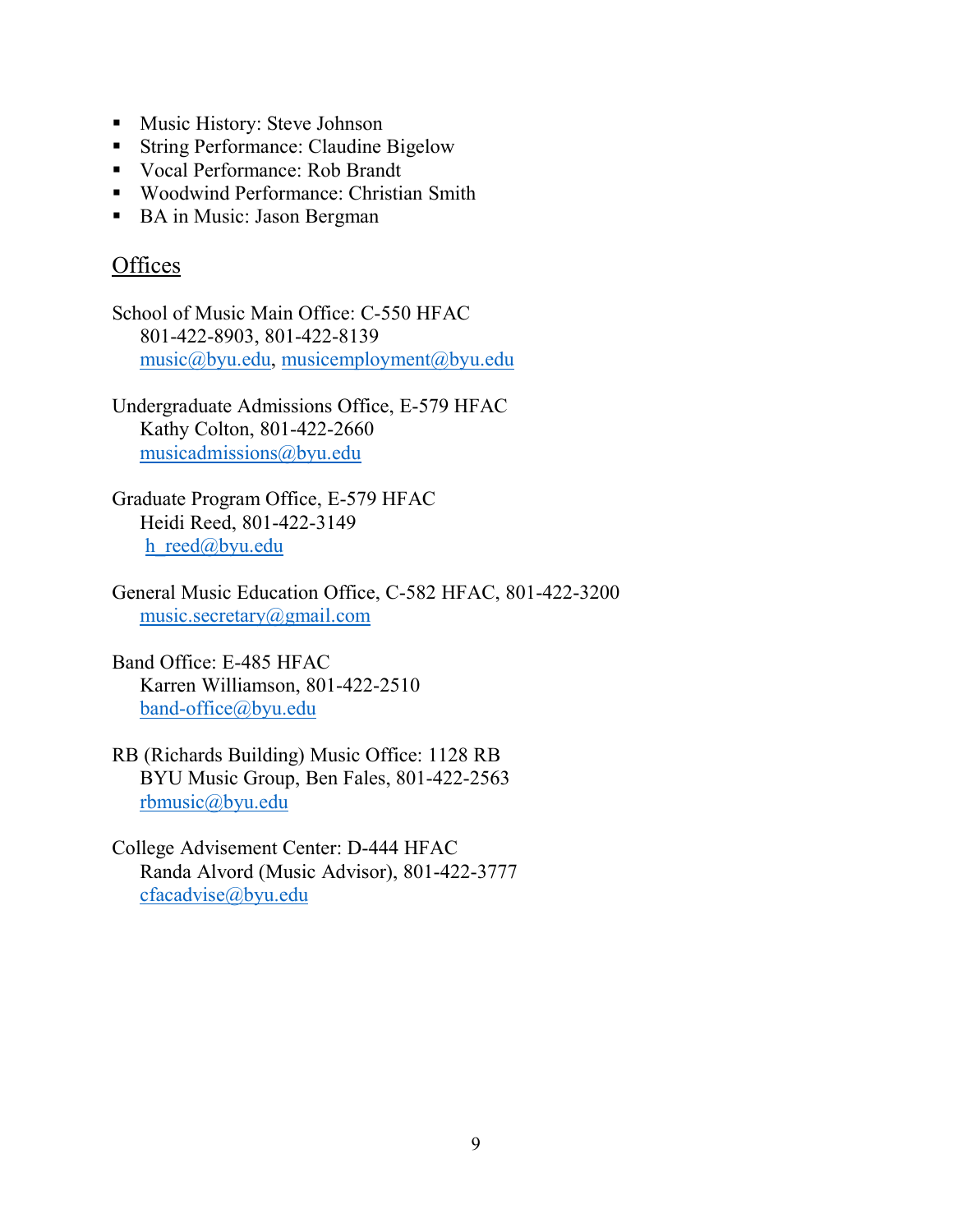# DEGREES OFFERED IN THE BYU SCHOOL OF MUSIC

All undergraduate degrees in the School of Music are intensive programs. Consequently, students are not allowed to pursue two music degrees or degree emphases.

See the MAP (Major Academic Plan) for detailed information about degree programs. <https://catalog.byu.edu/about-byu/major-academic-plans-maps>

Bachelor of Arts in Music

Bachelor of Fine Arts in Music, Dance, Theatre

Bachelor of Music in Music Composition

Bachelor of Music in Commercial Music

Bachelor of Music in Music Education K-12 Choral General K-12 Instrumental

Bachelor of Music in Performance Brass (Horn, Trombone, Trumpet, Tuba/Euphonium) Combined Piano/Organ Organ Percussion Piano String (Bass, Cello, Guitar, Harp, Viola, Violin) Vocal Woodwind (Bassoon, Clarinet, Flute, Oboe, Saxophone)

# ADMISSION TO THE BYU SCHOOL OF MUSIC

Complete admission information can be found on the School of Music website. <https://music.byu.edu/undergrad-admissions/>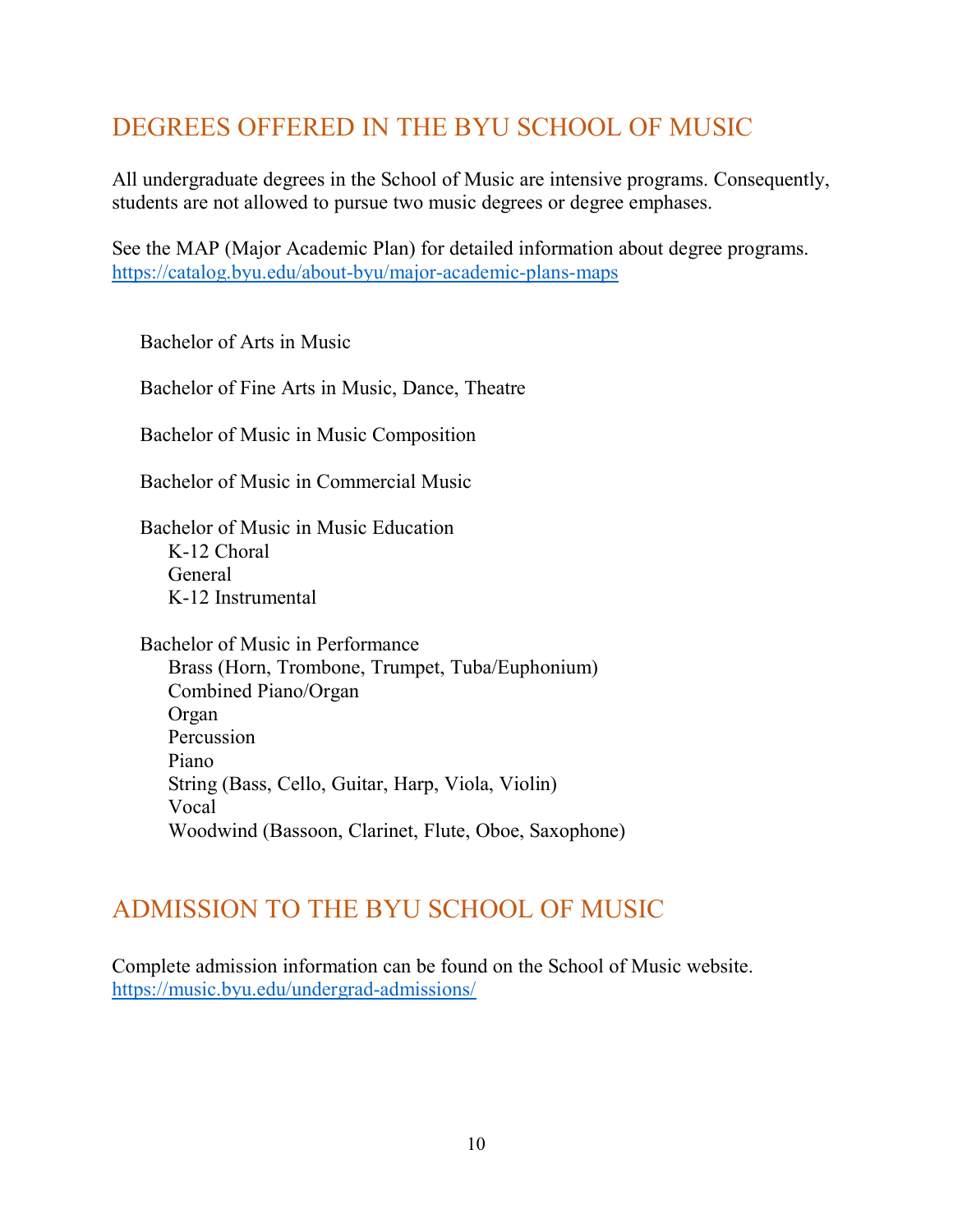### SCHOLARSHIPS AND FINANCIAL AID <https://music.byu.edu/scholarships-financial-aid/>

### Scholarships

School of Music scholarships are awarded to first-year students largely based on the quality of their entrance audition and in subsequent years through their achievement in the music degree program they have selected. These awards are based on both the talent and the future promise of each student and on the amount of funds available.

- Recipients of music scholarships must abide by university scholarship requirements currently in effect. Additionally, the School of Music has a set of expectations, listed on the website.
- Music scholarships are one-year awards unless otherwise specifically stated.
- For first-year students: All applicants to the School of Music are automatically considered for scholarships. No additional application is required.
- For continuing students: To be considered for a scholarship for the next academic year, students must complete an online scholarship renewal application.
- There are a limited number of need-based awards. Students who wish to be considered for one must also complete the university financial aid application online.
- For questions, contact the faculty member who supervises your degree program or contact the Assistant Director for Undergraduate Admissions and Scholarships (Mark Ammons, C550A HFAC, 801-422-4824, mark ammons@byu.edu).

### Experiential Learning Funding

- Funds are provided by donors to BYU and to the School of Music and are awarded to students by the School of Music.
- Students may seek Experiential Learning Funding for participation in experiences such as conferences, workshops, regional, national, and international competitions, masterclasses, and summer music programs, as well as for research-based projects.
- Students may not use the funds for individual lessons or graduate school auditions.
- For non-research-based experiences, the student's teacher makes application in behalf of the student.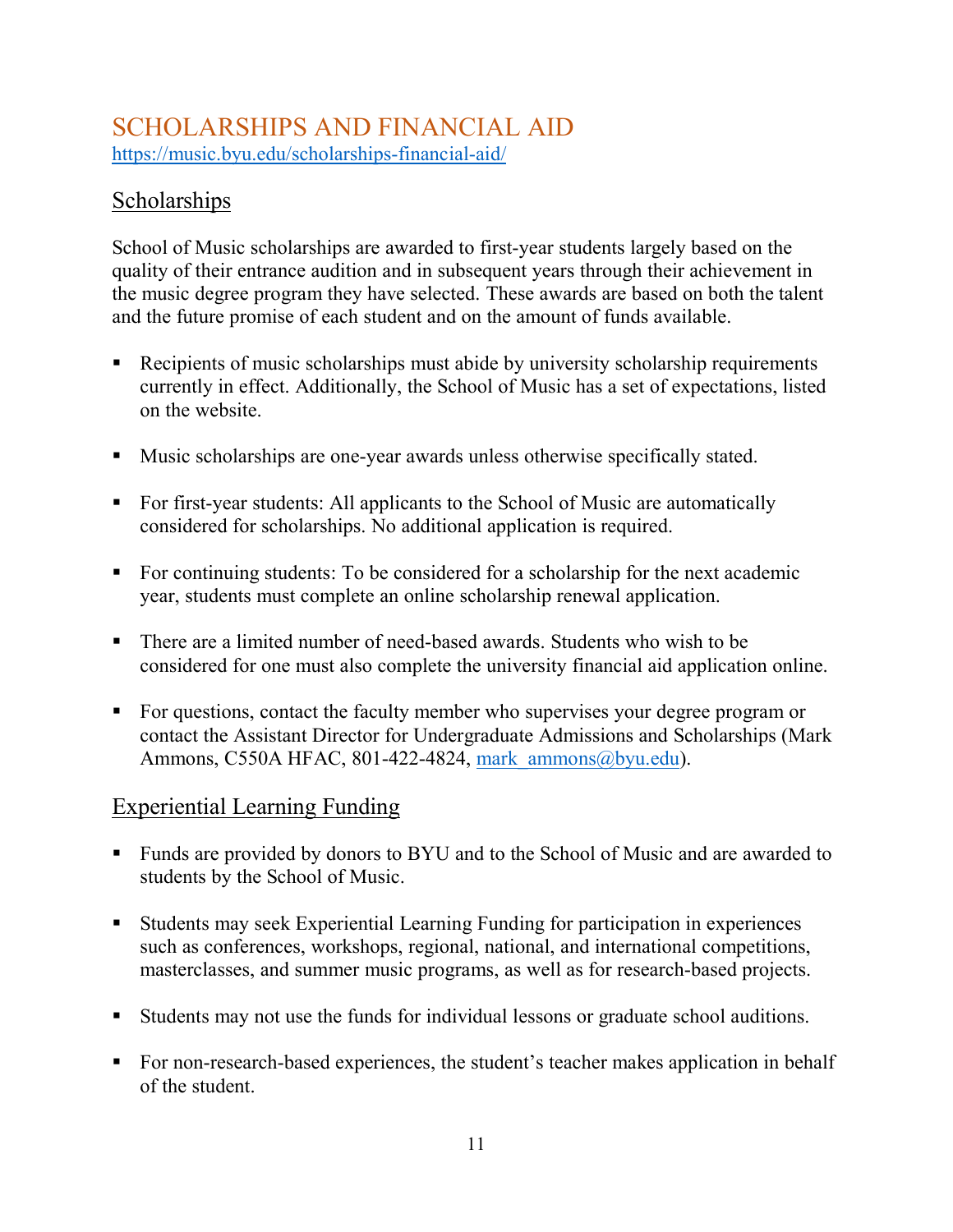- For research-based projects, students apply for the funds themselves.
- See the complete list of policies associated with the School of Music's Experiential Learning Funding program.

Other Student Funding Opportunities <https://cfac.byu.edu/student-scholarships-and-grants/>

- Barlow Endowment for Music Composition
- Film and Digital Media Funding
- **Laycock Center for Creative Collaboration**
- Oscarson Discovery Grant
- **•** Vera Hinckley Mayhew Student Creative Arts Contests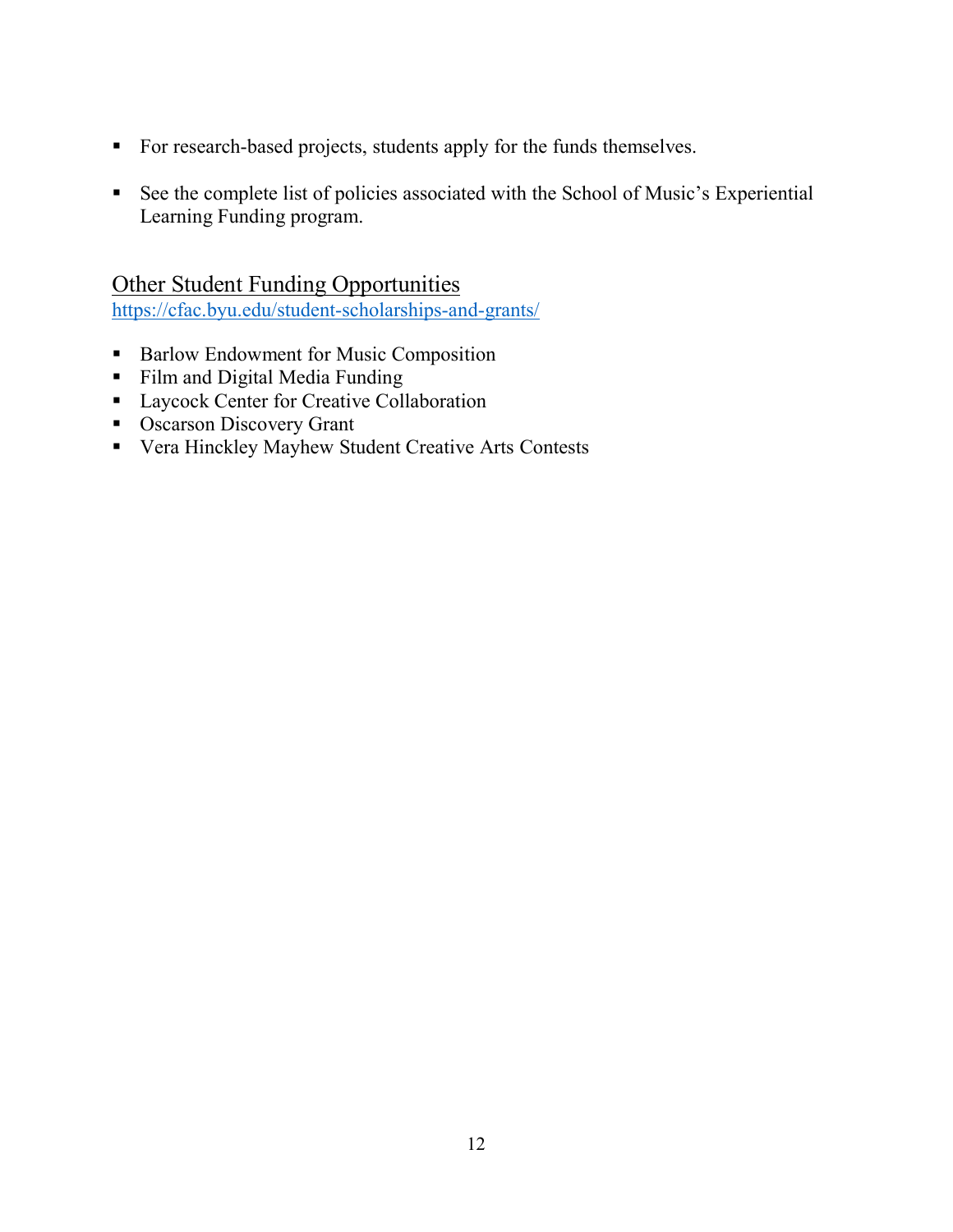# CURRICULUM REQUIREMENTS AND COURSE INFORMATION

2E Policy: Any music major who receives an E grade twice in any one course required for the major will not be allowed to proceed in the major. Also, a registration hold will be placed on the student's record pending a meeting with an academic advisor to determine an alternative plan of study. Only in rare and extreme cases will the School of Music consider petitions to take a course a third time and have major status reinstated.

Course Flags: Many courses in the School of Music are restricted due to a "majors only" designation or due to prerequisites. Before the online registration system will allow you to register for those courses, you must have your record flagged by the College Advisement Center. All incoming students are automatically flagged for beginning music theory core courses (Music 193, 195, 197) and private lessons (Music 260R).

A flag is a code placed on your myBYU account which allows you to register for majors-only courses.

*"Department Approval Required" to Register:* If at any point in the registration process you get a message stating "departmental approval is required to take this course," it may mean you need a flag.

Student Ratings (of instructors): All students are highly encouraged to complete end-of-semester Student Ratings so that anonymous, helpful feedback may be given to instructors.

The Core Curriculum: The core curriculum in the School of Music refers to those courses that are required by all academic majors in music. It consists of:

- **Lower Division** 
	- o Music Theory: Music 193, 194, 195, 196, 197, 198, 293, 294, 295, 296, 297, 298 are to be completed in the first four semesters in the program beginning in either fall semester or spring term.
	- o Performance: 4 semesters of private instruction (as described for each major\*); a major ensemble for the first four consecutive semesters
	- o Other Courses: Music 235 (conducting); Music 221-222 (piano) or pass the Piano Proficiency Exam\*\*

\*All major performance instruction must be in the same instrument (or voice)

\*\* BM majors in organ and piano performance fill the piano proficiency requirement by taking Music 264 and 265.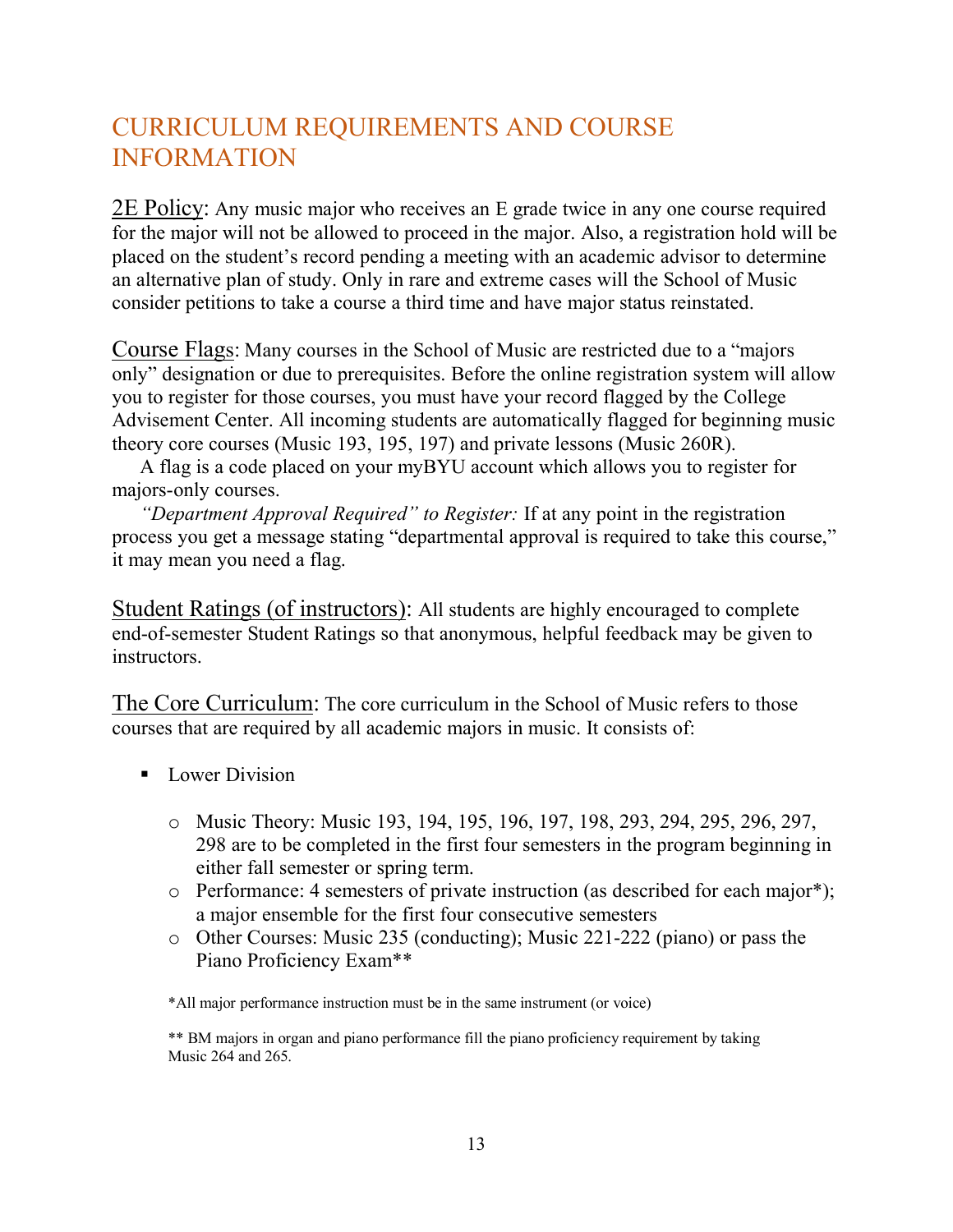- **Upper Division** 
	- o Music Theory: Music 395
	- o Music History: Music 301, 302, 303, and 307 or 308
	- o Performance: Additional performance is required for most majors.

#### Do not procrastinate any part of this coursework. **In your first semester as a music major, you must be enrolled in music theory, aural skills, sight singing, private instruction, and a major ensemble—no exceptions.**

Each major requires other courses beyond the core. Details can be found in the *MAP* for each major. As you plan your course of study, note that spring and (especially) summer terms have reduced offerings in music; private lessons, for example, are rarely offered during summer term except in a few studios.

### Private Studio Instruction, Master Class, and Juries

Music 260R, 360R, and 460R are comprised of two parts: private instruction and master (studio) class. The time and place for master class is listed on the class schedule; you will set up a time for your lessons with your instructor within the first few days of school. All students in these courses will perform in an examination before a faculty jury or in a juried public recital. You will need jury approval to move on to the next level of lessons.

- Enrolling in Lessons: Consult first with your private instructor to determine the appropriate course number, then register for the class. Complete your class schedule and arrange a lesson time with your instructor within the first three days of the semester.
- **-** Lesson Fee: All private lesson instruction (Music 260R, 359R, 360R, 460R) requires a separate fee in addition to tuition.
- Applied Music (private lessons) Requirements: Instrumentalists and classical vocalists who enter as new music students register for Music 260R. Contemporary vocalists register for Music 161 their first fall semester and Music 260R thereafter. Transfer students with prior music instruction credits are evaluated and assigned an appropriate performance level.
- **Practice Time for Private Lessons: The requirements for practice time vary from** division to division; see your private instructor for more information.
- Cancelled Lessons: Lessons cancelled by faculty will be rescheduled during the semester, before the jury occurs. In most cases, if you are ill and unable to attend a lesson and notify your teacher prior to the lesson time, every attempt will be made to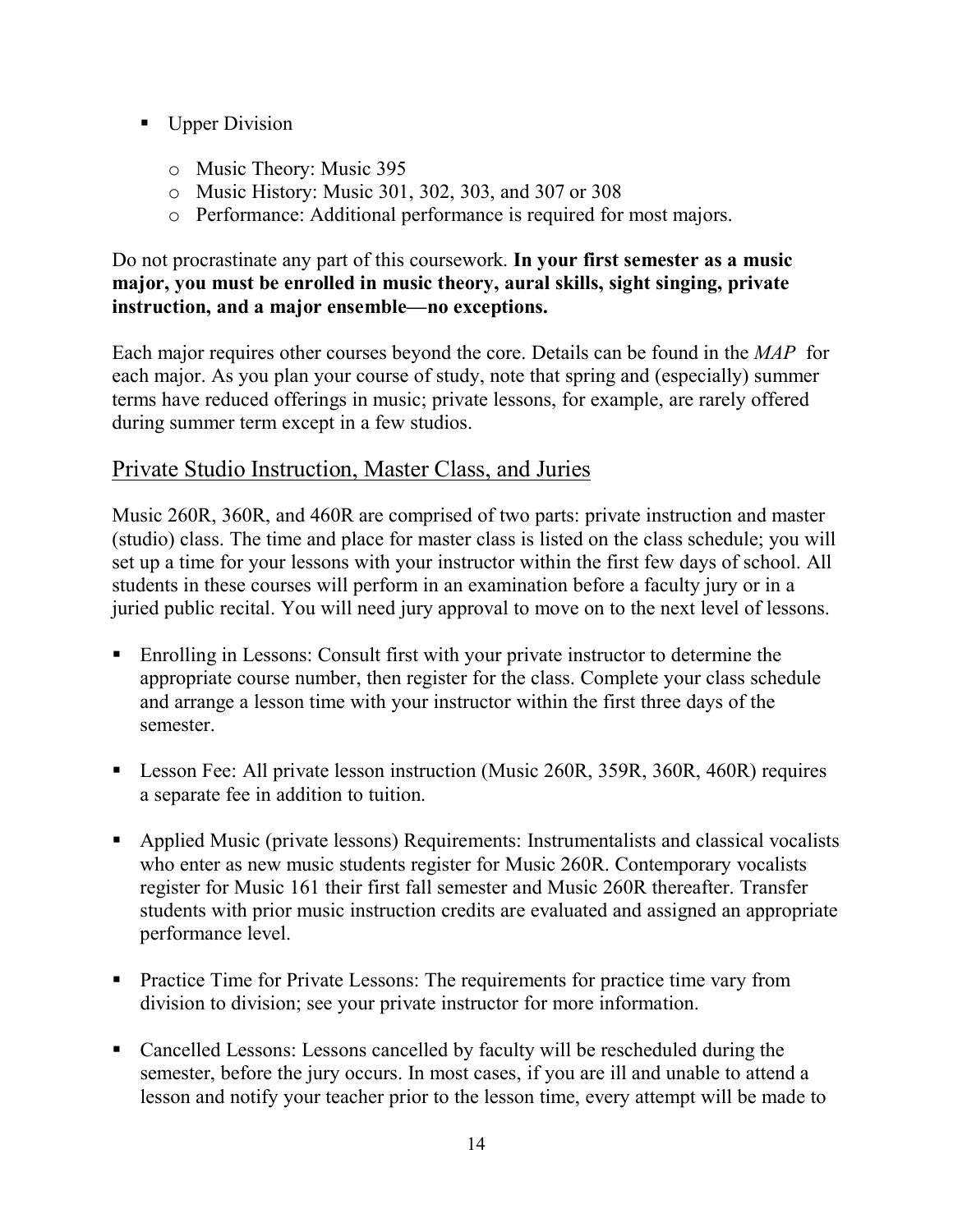make up the lesson. Some studios require students themselves to arrange to swap lesson times with another student if lessons are missed; see your own studio instructor for more information. If you miss a lesson and do not notify the teacher in advance, the lesson will not be made up. Unexcused absences will affect the final grade. Students and teachers are expected to be on time for lessons.

 Juries: At the end of each semester, if you are enrolled in a private instruction course, you will perform before a group of faculty members within your instrumental area. The jury score awarded will be a major factor in determining your final grade in the course. It is also at these juries that you can apply for the next level of private instruction. If you pass the jury and have fulfilled the proper requirements for your current course (hours practiced, listening logs, etc.), the jurors will approve your advancement.

Each performing area within the School of Music maintains specific written requirements for private instruction and performance juries. These are minimum proficiency levels that must be reached in order to advance from one level of instruction to another. These written requirements may be obtained from your studio teacher and should be in your possession from the beginning. Be sure to ask for them if you do not have a copy.

 *A note on student ratings for private lessons:* All students enrolled in private lessons (Music 160R, 260R, 359R, 360R, 460R) are listed as being enrolled in Music 060 for the purpose of the end-of-semester student ratings.

### Ensemble Requirement

<https://catalog.byu.edu/fine-arts-and-communications/school-of-music>

- As a music major, you must fulfill the ensemble requirements for your particular degree program. Requirements are a mixture of assigned "Category 1: Approved Large Ensembles" and "Category 2: Other Ensembles Approved for the Major."
- Refer to the *Undergraduate Catalog* for your specific music degree and/or consult with your division coordinator and/or the Music Advisor to determine approved Category 1 and Category 2 ensembles for your program.
- Only one approved Category 1 ensemble per semester may count toward the requirement, and this ensemble assignment is determined by your major instrumental teacher or by choral audition, not by you.
- The total ensemble requirement should be completed in consecutive semesters of enrollment beginning the freshman year.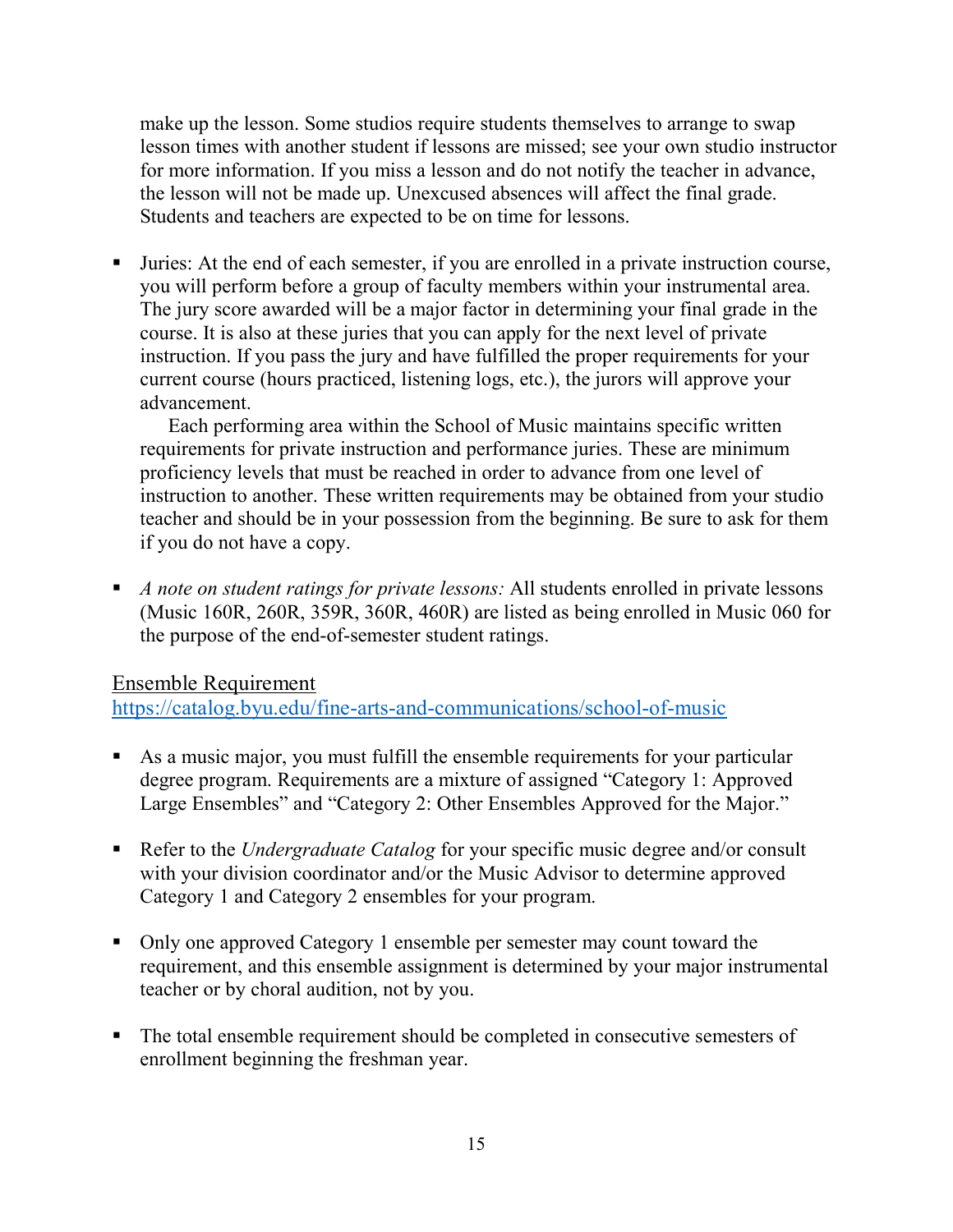- Students may not enroll in more than two conducted or directed ensembles per semester.
- Information on the various choirs and instrumental ensembles can be found on the School of Music website: music.byu.edu/
- Missing Class for Ensemble Participation: On occasion, students must miss class for mandatory ensemble performances. BYU does not have an "excused absence policy." It is your responsibility to inform professors in advance of the absence and make arrangements for any work that will be missed. You should not assume that faculty will allow work to be submitted late or tests to be taken late.
- NOTE: Ensemble participation (Category 1 as well as Category 2 ensembles) requires enrollment in the course.

Piano Proficiency Requirement for Non-Keyboard Music Majors (Music 113R, 221R, and 222R) <https://music.byu.edu/more-resources/>

- All students whose primary instrument is not piano or organ must complete the piano proficiency.
- It is expected that the piano proficiency be completed by the end of the sophomore year.
- Complete information regarding the piano proficiency requirement can be found on the School of Music website.

### Required Recitals

<https://music.byu.edu/recital-information/>

- Check your degree program requirements to determine which recitals (sophomore, junior, or senior) you are required to perform.
- You must be registered in the recital course (Music 249, 349, 449) to schedule and present a required recital. The only exception is if you were previously enrolled in the course, did not perform the recital and received a T grade, and are now completing the recital requirement. Once the recital is passed, your grade will be changed to P (pass). You do not enroll in the course for a second time.
- Obtain the Required Recital Packet and recital information from the School of Music website (music.byu.edu) and follow the instructions.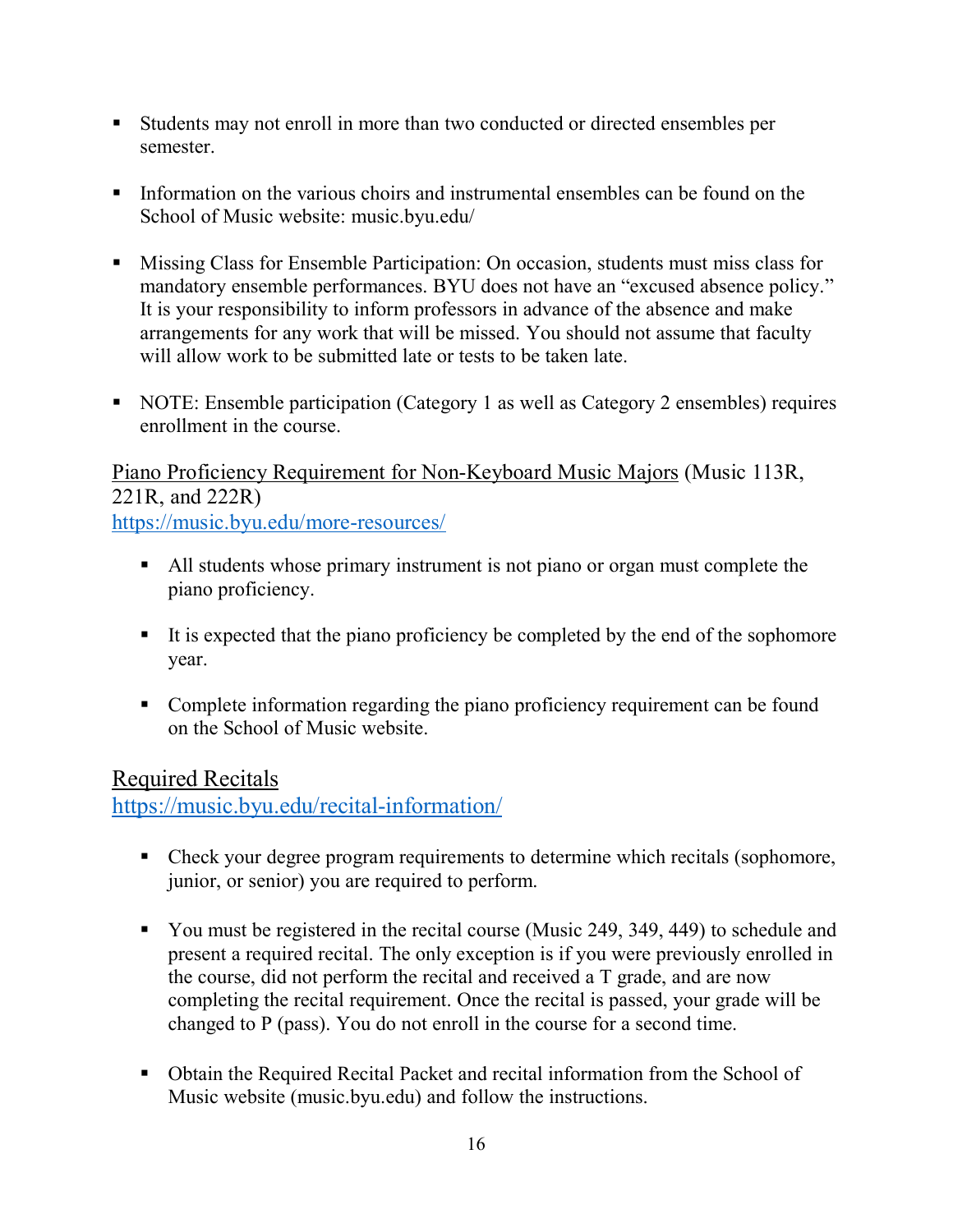Changing Your Major within the School of Music (degree program or emphasis)

- Obtain a "Change of Major Application" in the Music Office or the Advisement Center.
- Complete the form, including signatures, and submit it to the Advisement Center.

Changing Your Major (leaving the School of Music)

- Be aware of university policy: Once you have 75 earned BYU credit hours (excluding language exam credits), you are not allowed to change your major, unless special permission is granted.
- Changing majors within the School of Music is permissible and represents an exception to the university policy.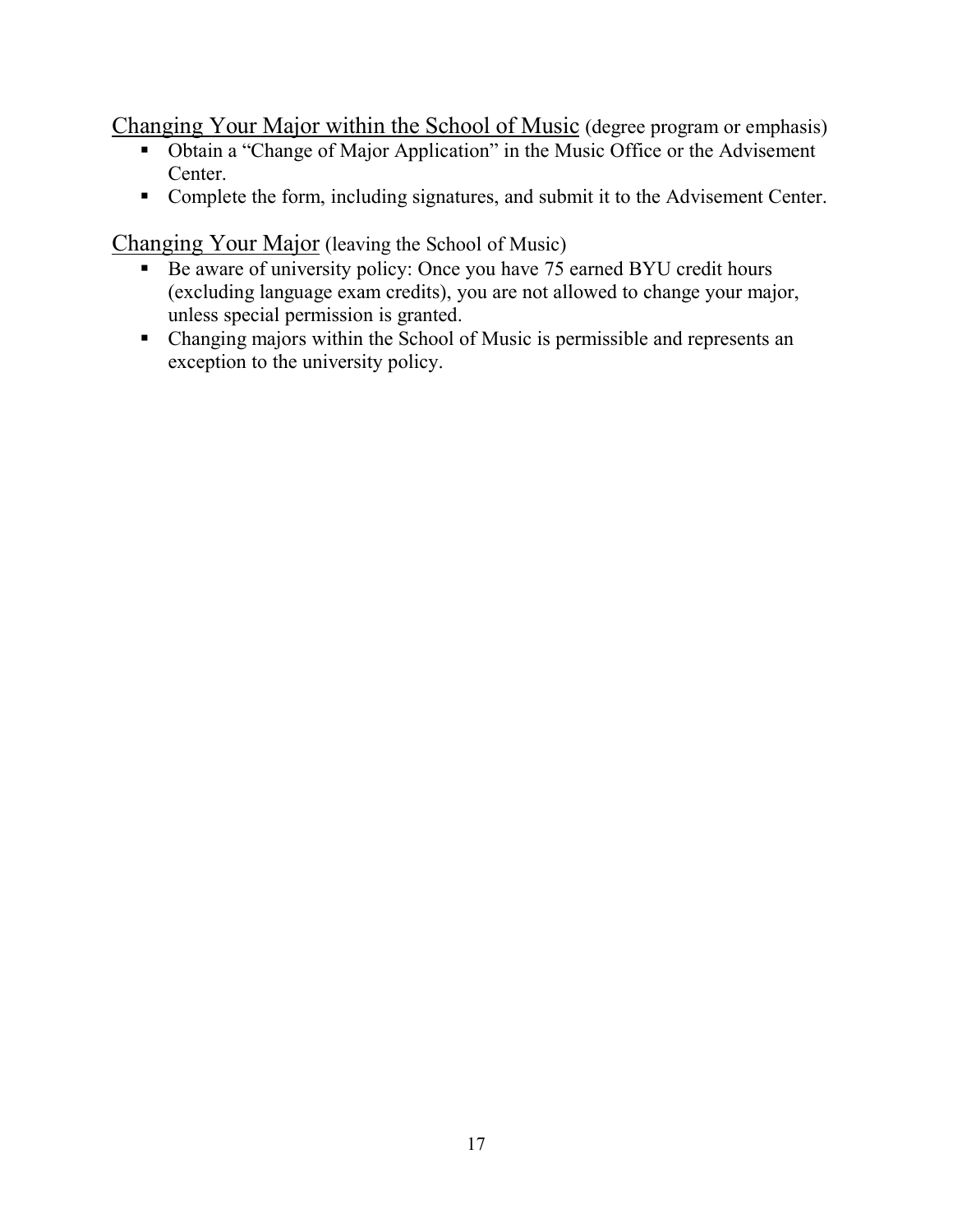# CONCERT AND LECTURE ATTENDANCE

Oscarson Lectures: Presentations by preeminent guest scholars, artists, and other influential musical figures.

- Usually take place once each month (Sep, Oct, Nov, Jan, Feb, Mar) on the second Thursday at 11:00 a.m. in the Madsen Recital Hall.
- Music majors are expected to attend at least two Oscarson Lectures each semester.
- Students and faculty will be informed of individual lectures via print and electronic media.

### **Concerts**

- Music majors are expected to attend at least eight concerts each semester, seeking exposure to a more diverse variety of music literature and thought.
- Appropriate concerts include recitals and ensemble performances by groups at least at the university level (BYU students, ensembles, professional groups, offcampus presentations, etc.).
- You may count two concerts in which you participate toward the eight required each semester.
- Complimentary tickets are given to student performers for events sponsored by the School of Music. Tickets should be used by the individuals who receive them. The director of the event will determine the number of tickets given to performers. Tickets are pulled on a "best seat available basis" at the time of the request.

### Music Major Card: Provided to help fulfill the concert attendance requirement.

- Free of charge at the beginning of fall and winter semesters in the School of Music office, C-550 HFAC.
- Card enables you to receive one free pass to ten ticketed events sponsored by the School of Music. After you have used your ten complimentary tickets, you may purchase one ticket for \$3 to any remaining performances sponsored by the School of Music, except for events for which you have already received a complimentary ticket.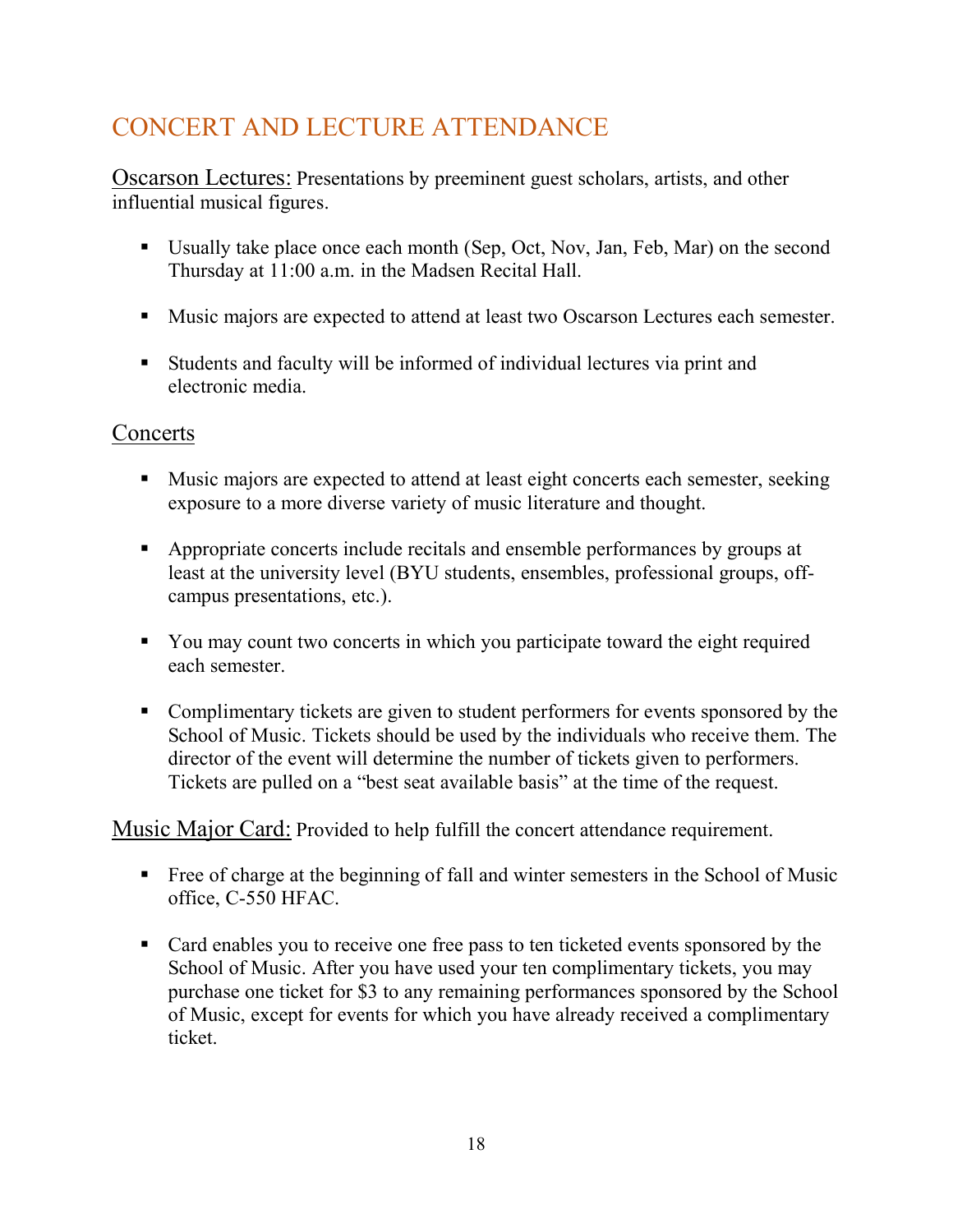- Events in the BRAVO! series and a few performances sponsored by the School of Music are not eligible for Music Major Card benefits (see HFAC Ticket Office for details).
- Cards are not transferable.
- To obtain tickets to events, take the card and your picture ID to the HFAC Ticket Office (C-358). Tickets must be reserved before 5:00 p.m.
- You are expected to adhere to the Honor Code when using the Music Major Card.
- The card for winter semester will get you into the spring term opera.

### BYU Student Music Pass: Differs slightly from the Music Major Card

- For all BYU students, not just music majors
- $\text{S}35 \text{ fee}$
- You receive two tickets to  $50<sup>+</sup>$  performances throughout fall and winter semesters and spring term.
- Purchase at the HFAC Ticket Office (C-358)

### Concert Etiquette

- Arrive on time. If you are late, wait until a break in the music to enter and find a seat.
- In the Madsen Recital Hall, if you need to exit at any time, use the exits at the back of the hall. Except in emergencies, exit only between pieces in the program.
- Do not make distracting noise during a concert: power off any electronic devices such as pagers, cell phones, watches, and laptop computers.
- Do not talk while the music is being performed; encourage others to be quiet.
- In general, only children age six and over are allowed in the hall, and all children should be well-behaved and remain in their seats throughout the program. A few events allow younger children; check [https://arts.byu.edu](https://arts.byu.edu/) for age restrictions.
- Hold your applause until the last movement of each work or song set has ended.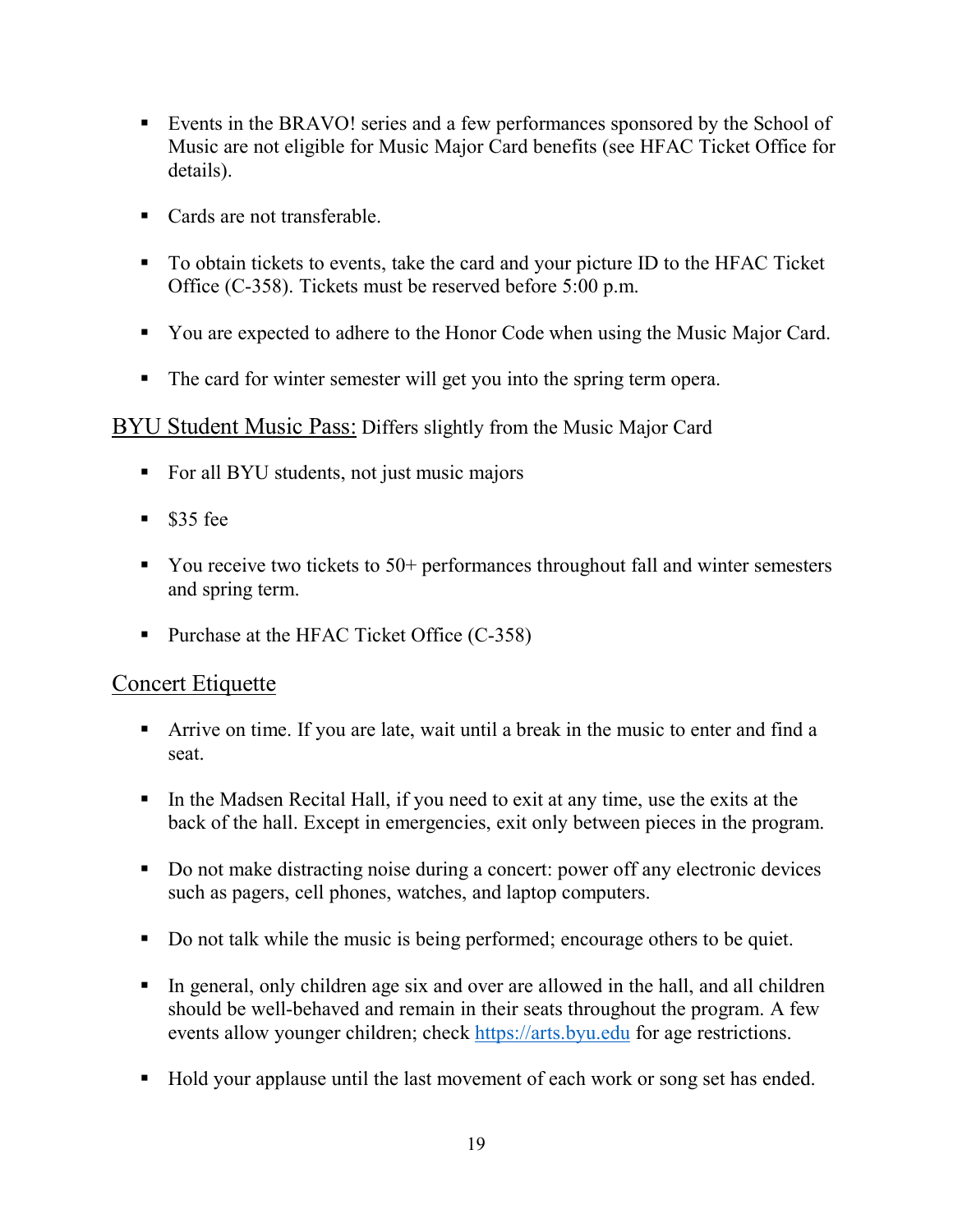- Audio and video recording as well as flash photography are not permitted during the performance.
- While it is not necessary to wear Sunday dress to concerts, show respect to the performers by avoiding particularly informal attire.
- Do not put your feet on the seats.
- Do not eat in the hall.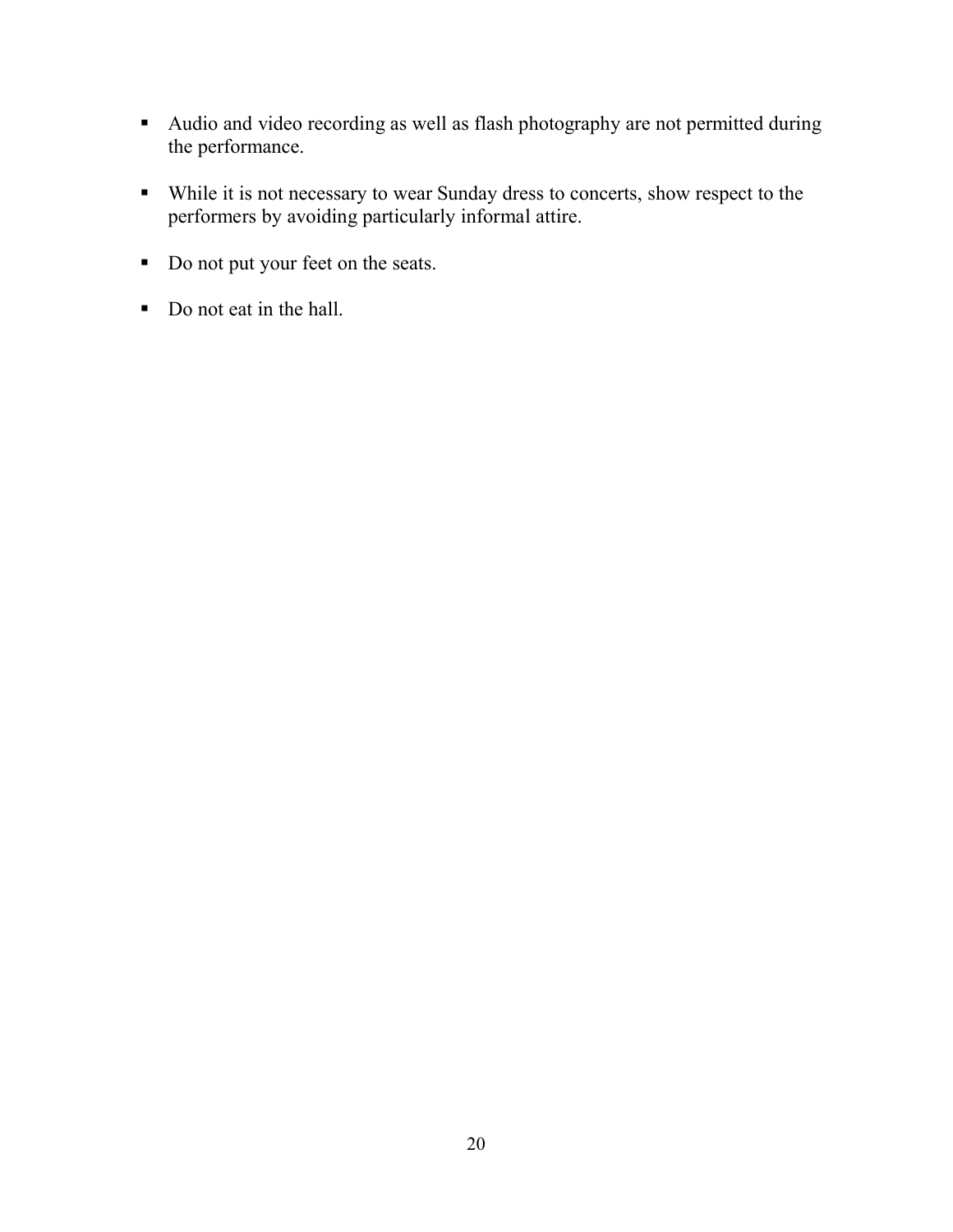# SCHOOL OF MUSIC FACILITIES

<https://music.byu.edu/about-the-school-of-music/facilities/>

Music Performance Library (Nancy Jacobs, supervisor), B-311 HFAC, 801-422-3171,<https://music.byu.edu/more-resources/>

The School of Music maintains a Performance Library that contains a comprehensive selection of sheet music for university bands, choirs, orchestras, and school-sponsored chamber groups.

Music in the Performance Library is reserved exclusively for BYU School of Music performing ensembles and students, within the context of official university activities.

See the School of Music website for complete policy information.

Instrument Office (Amy Gabbitas, supervisor), E-395 HFAC, 801-422-2352 <https://music.byu.edu/more-resources/>

The School of Music Instrument Office provides instruments, various instrumental items, and instrument lockers for School of Music students.

**Instrument/Equipment Rental** 

Students enrolled in BYU School of Music classes may rent instruments or equipment for use in those classes.

Strings: \$30/semester or \$15/term Brass/Woodwinds: \$0 Percussion/Harp: \$10/semester or \$5/term String workshop and Practicum (strings): \$30 (total for all instruments used)

See the School of Music website for the complete Instrument/Equipment Rental Policy.

- Various Instrumental Items/Supplies For sale at the Instrument Office are various items: reeds, strings, rosin, cork grease, valve oil, slide grease, metronomes, etc.
- **Student Lockers** 
	- o Lockers for large instruments are available through the Instrument Office for a small rental fee for music majors to store their instruments in the HFAC.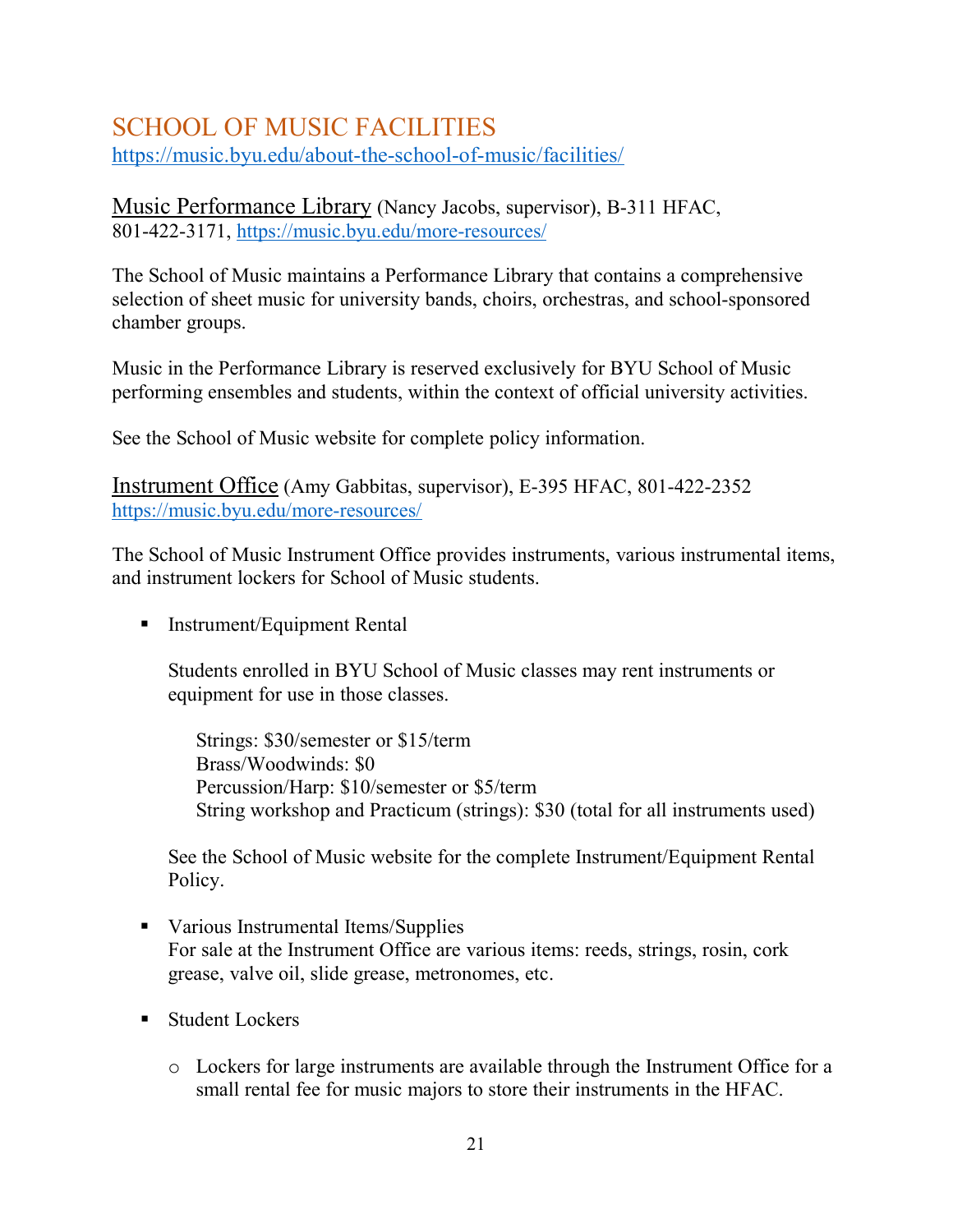o Lockers for smaller instruments (flutes, oboes, clarinets, trumpets, alto sax, and violins) may be obtained via the online locker rental available on myBYU.

### Electronic Facilities

- ALMA Lab (Advanced Lab for Music Applications), C-485 HFAC, 801-422-8661
	- o 20 computer stations with MIDI keyboards and a variety of music software applications (including Finale and Sibelius music notation programs, ProTools, and other applications)
	- o Used as a piano lab for group piano classes and as a teaching space for music technology courses during the day
	- o Available to music students for open use whenever courses are not being held in the lab, as well as evenings, Fridays, and Saturdays in particular
- Electronic Music Studio, (E-329 HFAC)
	- o The lab is devoted to the creation of new compositions that extend and continue to explore the sound worlds introduced by classical electronic music.
	- o In addition to an analog synthesizer, the studio is equipped with eight-channel sound and a ProTools HD system, several high-end microphones, a digital mixing board, and a loaded Mac desktop computer equipped with the latest electronic music software: Max, Native Instrument's Komplete package, Logic Pro, and a KYMA system, among others.
	- o The lab functions as a space where users create stand-alone compositions and soundtracks for various visual media, explore sound design, and work with multiple control/input tools including the ROLI Seaboard, the Komplete Kontrol and Maschine Jam of Native Instruments, the Linnstrument, and a Wacom Tablet.
- Commercial Music Digital Recording Studios and MIDI Production Labs

A 48-channel NEVE Genesys tops a long list of professional recording and audio production equipment accessible to students. The MIDI suites have the latest DAW production software such as ProTools, Logic Pro X, Digital Performer, and a vast array of virtual instrument sound libraries. Students will also learn the art of post-production in one of three 5.1 surround-sound mixing suites. The concert halls have comprehensive sound reinforcement equipment (with multi-input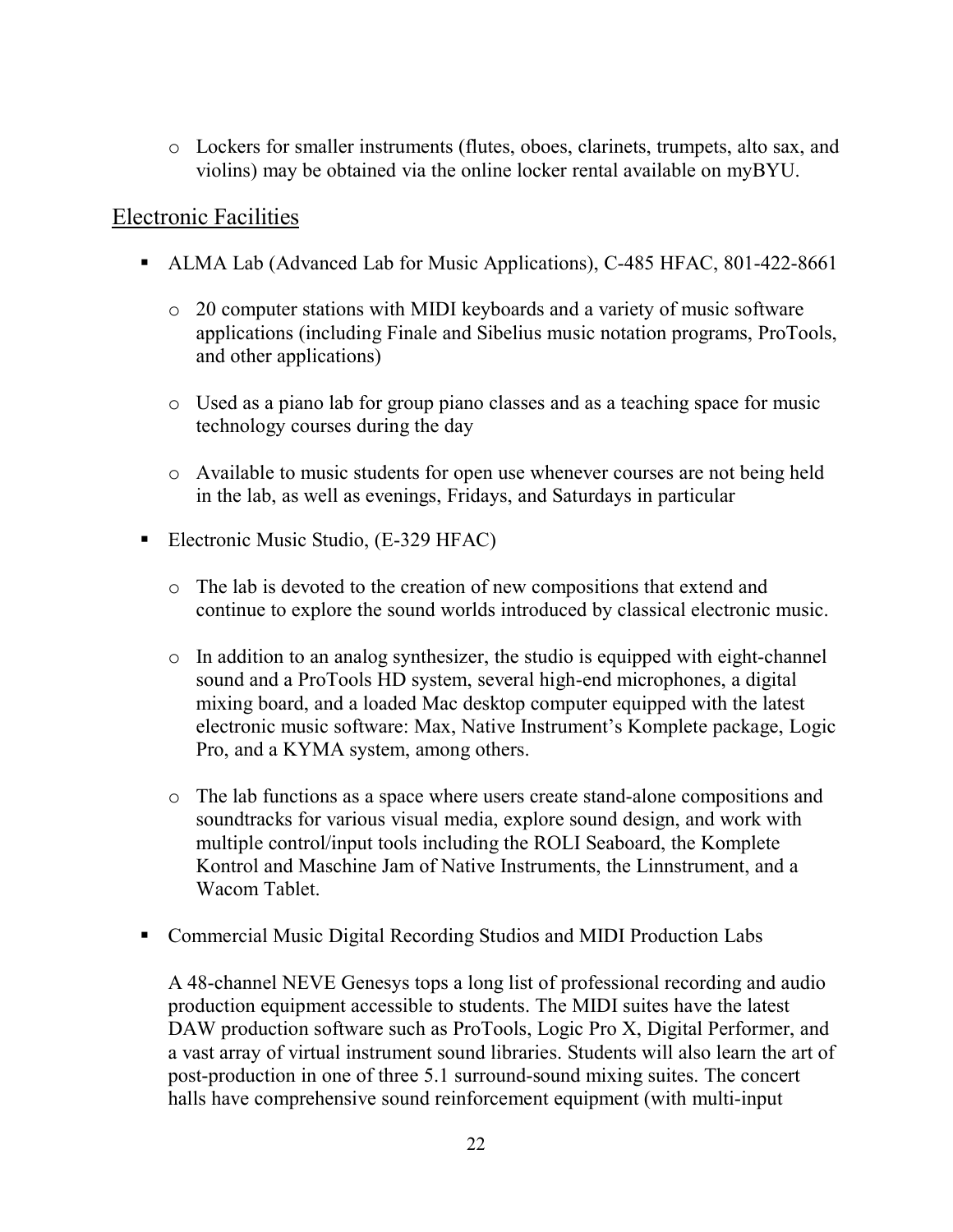boards). The school endeavors to procure and maintain the very latest electronic keyboard, computer, sequencing, and MIDI equipment.

### Practice Rooms

<https://music.byu.edu/more-resources/>

- The School of Music maintains 56 practice rooms, found on the second floor of the HFAC in the A, B, C, and E wings. These practice rooms contain a variety of musical instruments and are set up to accommodate different student needs.
- Reservations are offered to music majors enrolled in private lesson courses and to organ students enrolled in Music 160R during fall and winter semesters. No reservations are offered in spring and summer terms, when rooms are available on a first-come, first-served basis.
	- o Reservations for practice rooms are made online in SOMIS (School of Music Information System).
	- o Music 160R students may not reserve practice rooms, except for 160R Organ students.
	- o Specific rooms and practice times are assigned to students based on their instrument and academic degree program.
		- Music majors taking private lessons: 2-3 hours per day
		- Students enrolled in Music 160R Organ: 1 hour per day
	- o Reservations for fall and winter semesters are taken at the beginning of the semester beginning at 6:00 a.m. on your assigned day which is based on a seniority system. Reservations are taken through the third week of classes. You must be registered in the lesson course in order to reserve.
		- Students registered in Music 660R: Reservations open on the  $6<sup>th</sup>$  day of classes.
		- Students registered in Music 460R: Reservations open on the  $7<sup>th</sup>$  day of classes.
		- Students registered in Music 360R: Reservations open on the 8<sup>th</sup> day of classes.
		- Students registered in Music 260R: Reservations open on the 9<sup>th</sup> day of classes.
		- Students registered in Music 560R, 359R, and 160R Organ: Reservations open on the  $10<sup>th</sup>$  day of classes.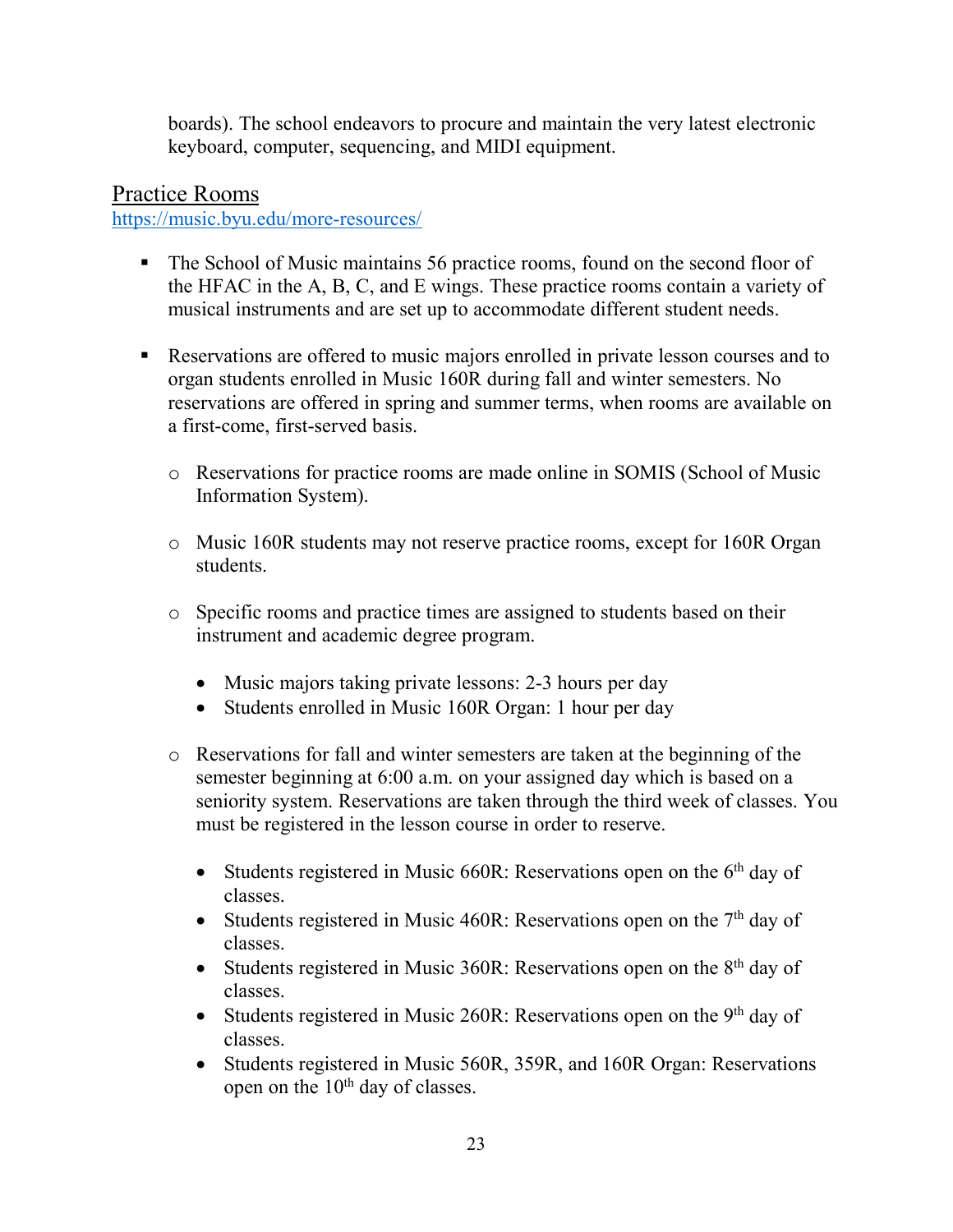- o Practice room schedules are effective immediately following student sign-up.
- o Your practice room reservation begins at the top of the hour and runs for an hour.
- o If an assigned room is not claimed by 15 minutes after the hour, any student may use the room for the remainder of that hour.
- o The following are NOT to be used as practice rooms: bathrooms, hallways (including lower floors), stairwells, galleries, patios, elevators, storage areas, other common areas, any areas with signs prohibiting usage, etc. This rule applies to singers as well as instrumentalists.
- o The pianos in E250, E400, and E432 are NOT to be used as practice pianos. They may be reserved for recital rehearsals through the Music Scheduling Office (C-302 HFAC).

### Small Ensemble Rehearsal Rooms

- Located in A-211 and A-244 HFAC, found near the tunnel vending machines.
- Available to any small ensemble during regular building hours, though students enrolled in organized chamber music groups have first priority. Some times are blocked out to accommodate devotionals, family home evening, and specific course ensembles.
- Students may schedule rehearsal times through the Music Scheduling Office (C-302 HFAC).
- A-211 is open throughout the hours the building is open.
- A-244 requires a numeric entry code that is obtained from the Instrument Office after the room has been scheduled and a contract has been signed. Only students who have scheduled A-244 through the proper channels are allowed in the room.
- No food or drink is permitted in the ensemble rooms.

### Madsen Recital Hall

**Principal venue for student recitals, lectures, chamber music, and choir rehearsals**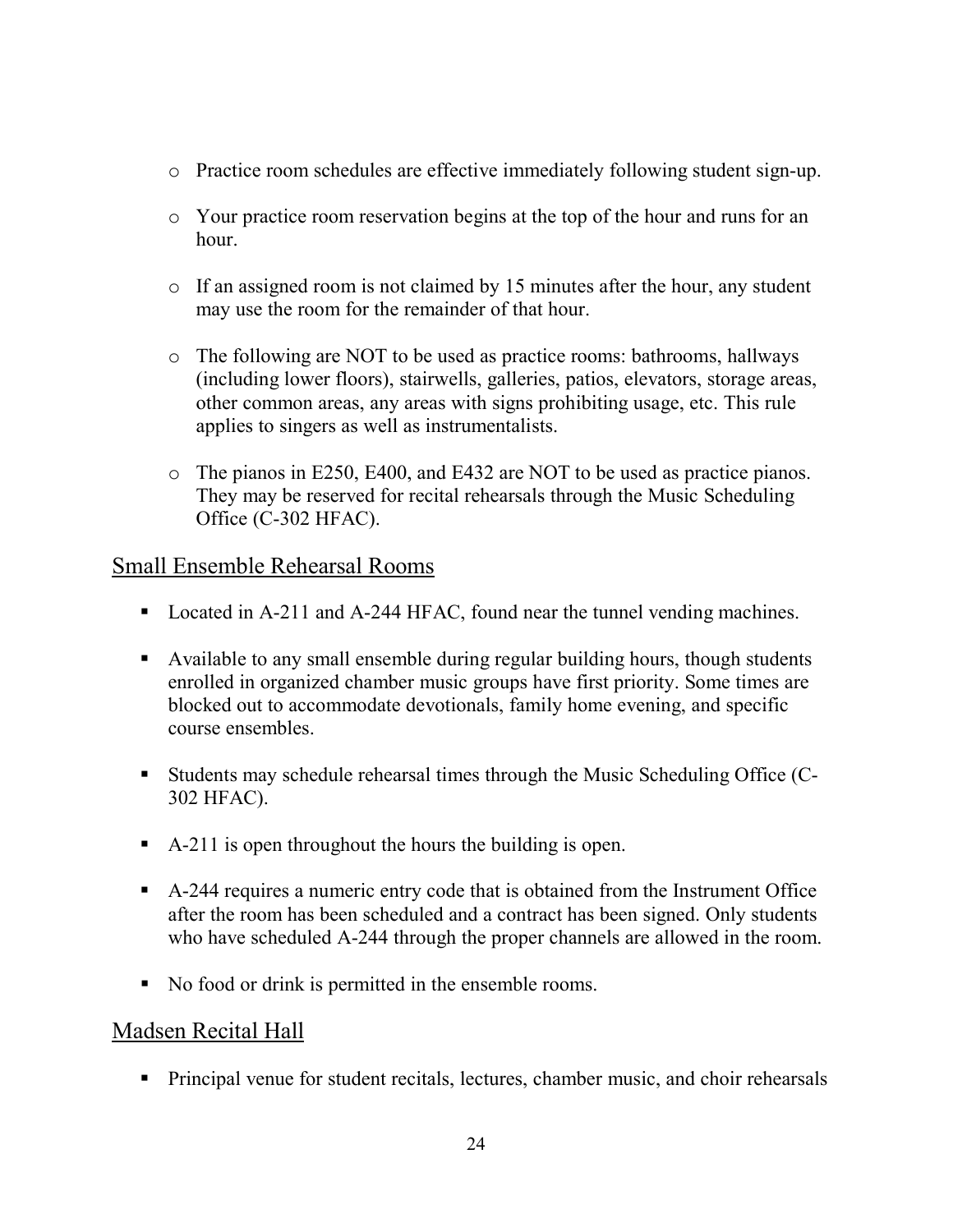Seats  $400$ 

### de Jong Concert Hall

- Largest theater in the Harris Fine Arts Center with capacity of 1,268
- Used by most of the major large ensembles for concerts and by many visiting artists

Harold B. Lee Library: Music and Dance section, 4432 HBLL, <https://lib.byu.edu/music-dance/>

- Contains music scores, CDs, LPs, video recordings, books, and periodicals
- Has tech resources for listening to audio recordings, viewing video recordings, accessing music and dance resources through the Web, creating and editing audio recordings with professional-level software and equipment
- Features quiet study spaces, a reading room, and study carrels
- Special collections include the Primrose International Viola Archive and the International Harp Archive, both of which constitute the largest single collection of music in the world for each of those instruments.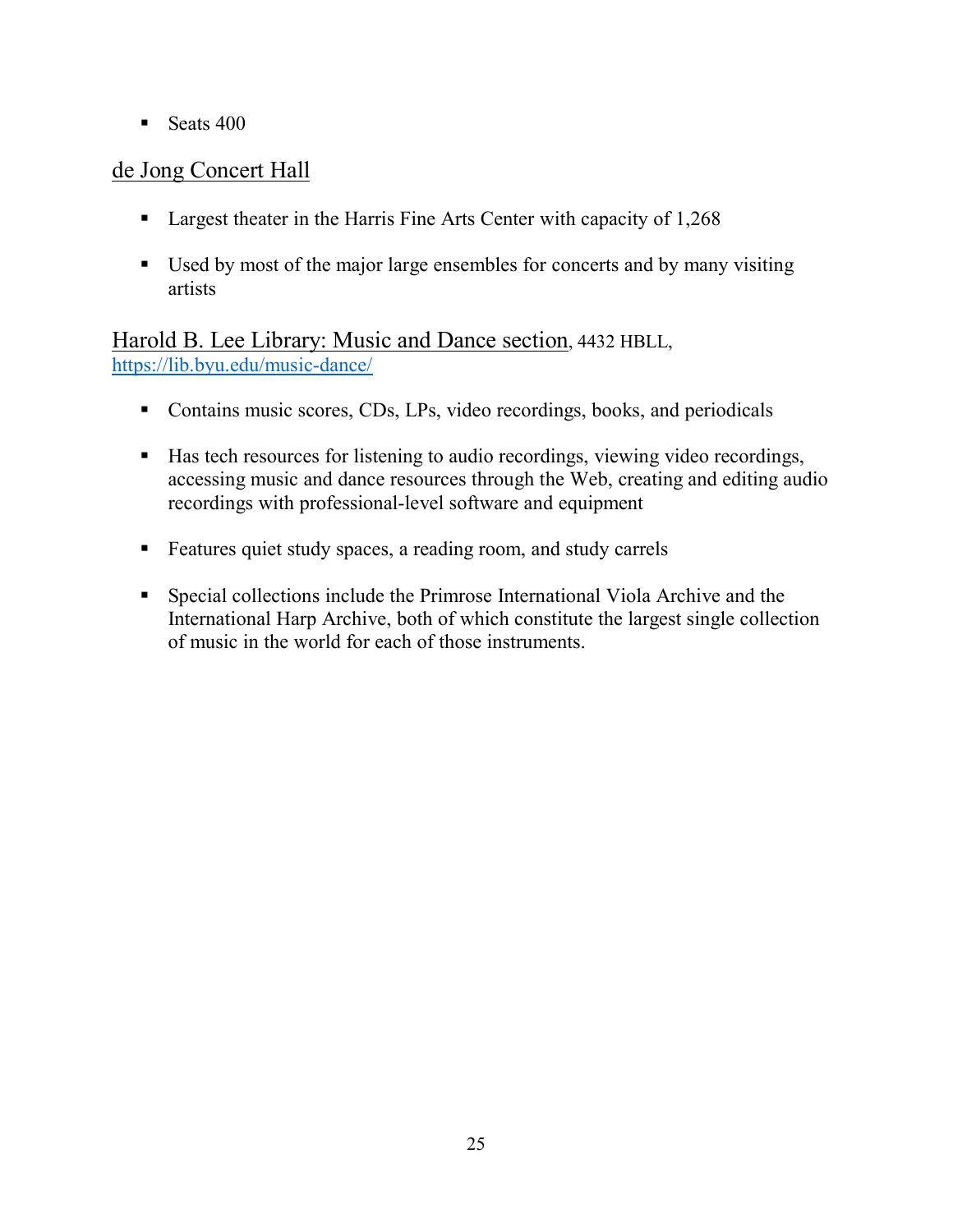### STUDENT ORGANIZATIONS

<https://music.byu.edu/student-organizations/>

### Student Advisory Council (SAC)

Organized annually to facilitate communication between students and the Executive Council and to give students a voice regarding issues of particular interest to them in the School of Music. SAC hosts various activities throughout the year, including the weekly "Concerts at Noon" on Fridays during fall and winter semesters. Faculty advisor is Professor Steve Ricks.

### National Association for Music Education (NAfME)

NAfME is the largest organization for music educators in the country, and BYU's collegiate chapter is the largest in Utah. Look for NAfME-Collegiate information on bulletin boards. Music education majors are expected to join; registration fees are approximately \$30 per year. Members receive monthly music education journals, are invited to attend monthly meetings featuring guest speakers and other activities, and obtain reduced registration rates for the State Convention held in St. George each February. Faculty advisor is Dr. Sam Tsugawa.

### Student Chapter of National Association of Teachers of Singing (SNATS)

SNATS 1) aims to provide quality performance, education, and service opportunities for classical and musical theatre singers that will enrich the university community; 2) seeks to advance knowledge about the professions of singing and teaching; and 3) provides fellowship among voice students and faculty on campus and with national SNATS, as well as in the community. Membership is open to any student, or student spouse, interested in vocal music. Minimal annual dues are required. Faculty advisor is Dr. Jennifer Youngs.

# COPYRIGHT COMPLIANCE

As a matter of compliance with both the law and BYU Honor Code, students are encouraged and expected to follow copyright laws and policies pertaining to printed music (including scores and performance parts) and sound or video recordings. Generally, music scores or parts should not be copied for use in performance unless they are in the public domain or unless explicit permission has been acquired from the publisher. Print materials, printed music, and music recordings should not be duplicated or distributed digitally for personal or classroom study unless doing so falls within the bounds of fair use or unless permission from the publisher has been granted. Students are expected to familiarize themselves with the concept of fair use and comply with its parameters in their educational and performance activities. Students should refer to the